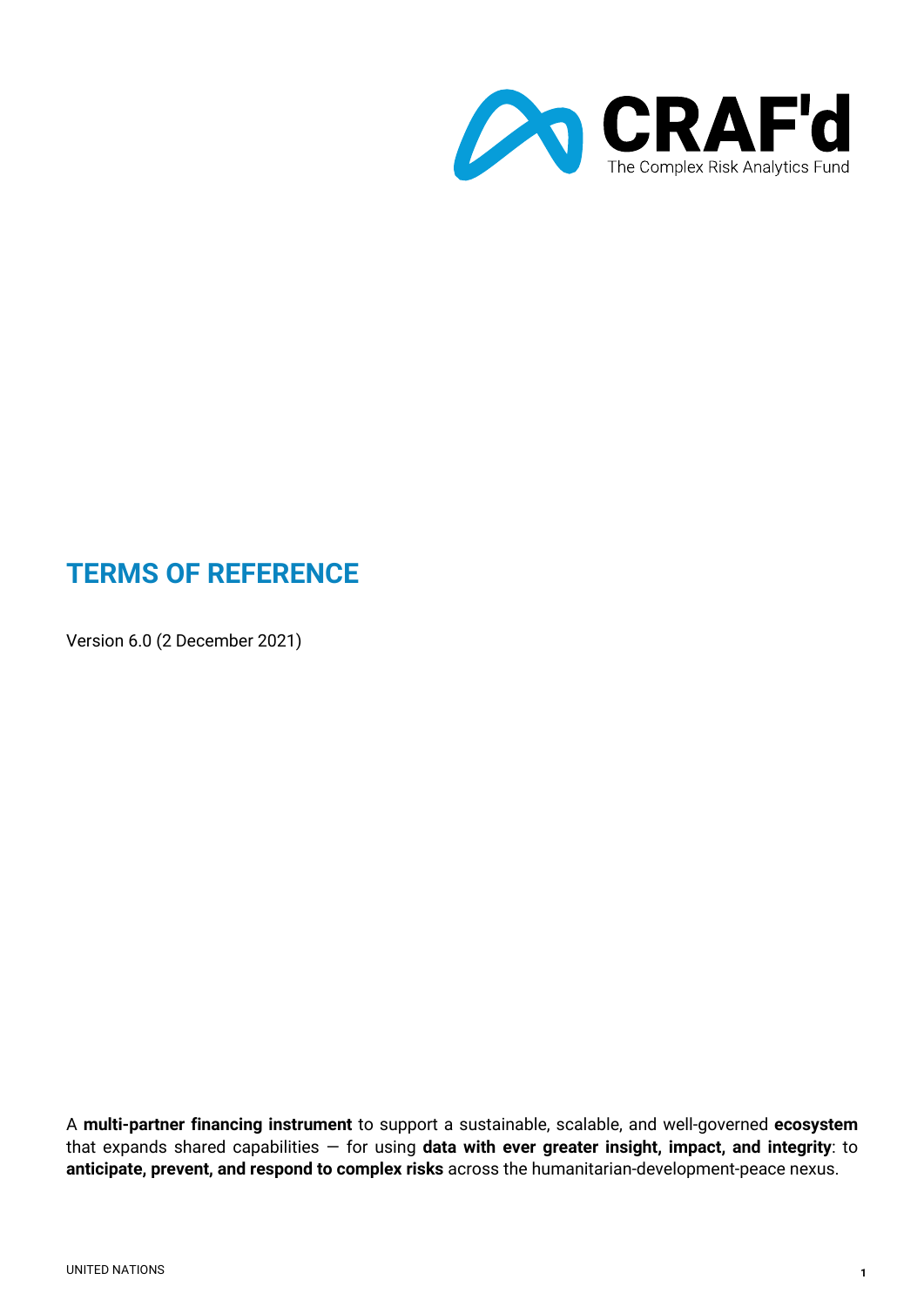# **Contents**

| Α.             |  |
|----------------|--|
| <b>B.</b>      |  |
| C.             |  |
| D.             |  |
| Е.             |  |
| F.             |  |
| G.             |  |
| Η.             |  |
| I.             |  |
| J.             |  |
| Κ.             |  |
| L.             |  |
| М.             |  |
| N.             |  |
| $\mathsf{O}$ . |  |
| P.             |  |
| Q.             |  |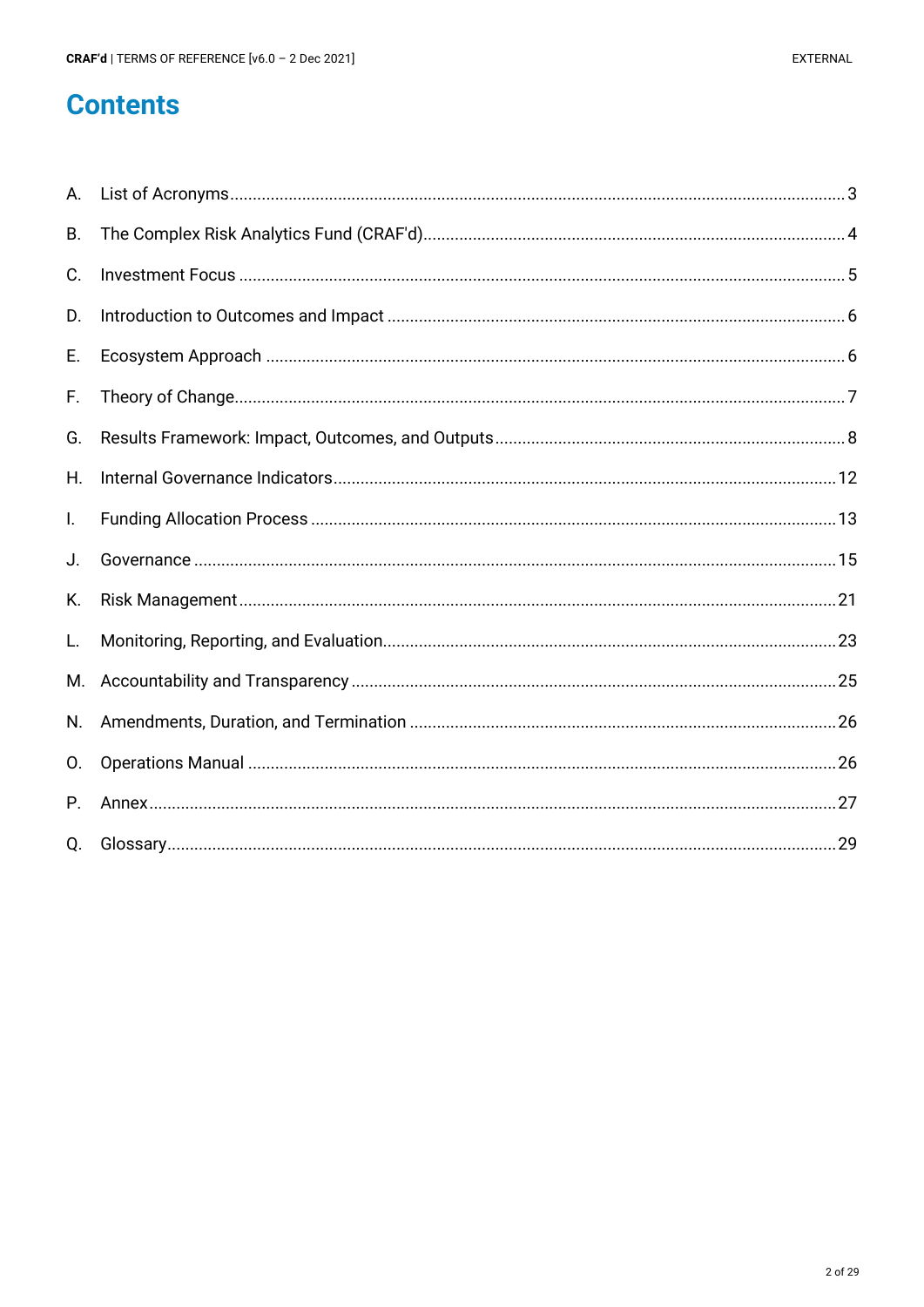# **A. List of Acronyms**

- AA: Administrative Agent
- ACLED: The Armed Conflict Location & Event Data Project
- AI: Artificial Intelligence
- API: Application Programming Interface
- CBPF: United Nations Country-based Pooled Funds
- CERF: United Nations Central Emergency Response Fund
- CRAF'd: The Complex Risk Analytics Fund
- DAC: OECD Development Assistance Committee
- DREF: IFRC Disaster Relief Emergency Fund
- EOSG: United Nations Executive Office of the Secretary-General
- FCAS/FCS: Fragile and crisis-affected settings/situations
- HACT: Harmonized Approach to Cash Transfers
- HDX: The Humanitarian Data Exchange (https://data.humdata.org)
- IFRC: International Federation of Red Cross and Red Crescent Societies
- MOU: Memorandum of Understanding
- MPTF: Multi-Partner Trust Fund
- MPTFO: United Nations Multi-Partner Trust Fund Office
- NGO: Non-governmental organization
- OECD: Organisation for Economic Co-operation and Development
- PBF: United Nations Peace Building Fund
- PUNO: Participating United Nations Organization
- NUNO: Non-United Nations Organization (in this document defined as non-profit NUNO)
- SAA: Standard Administrative Agreement
- TOR: Terms of Reference
- UN: United Nations
- UNSDG: United Nations Sustainable Development Group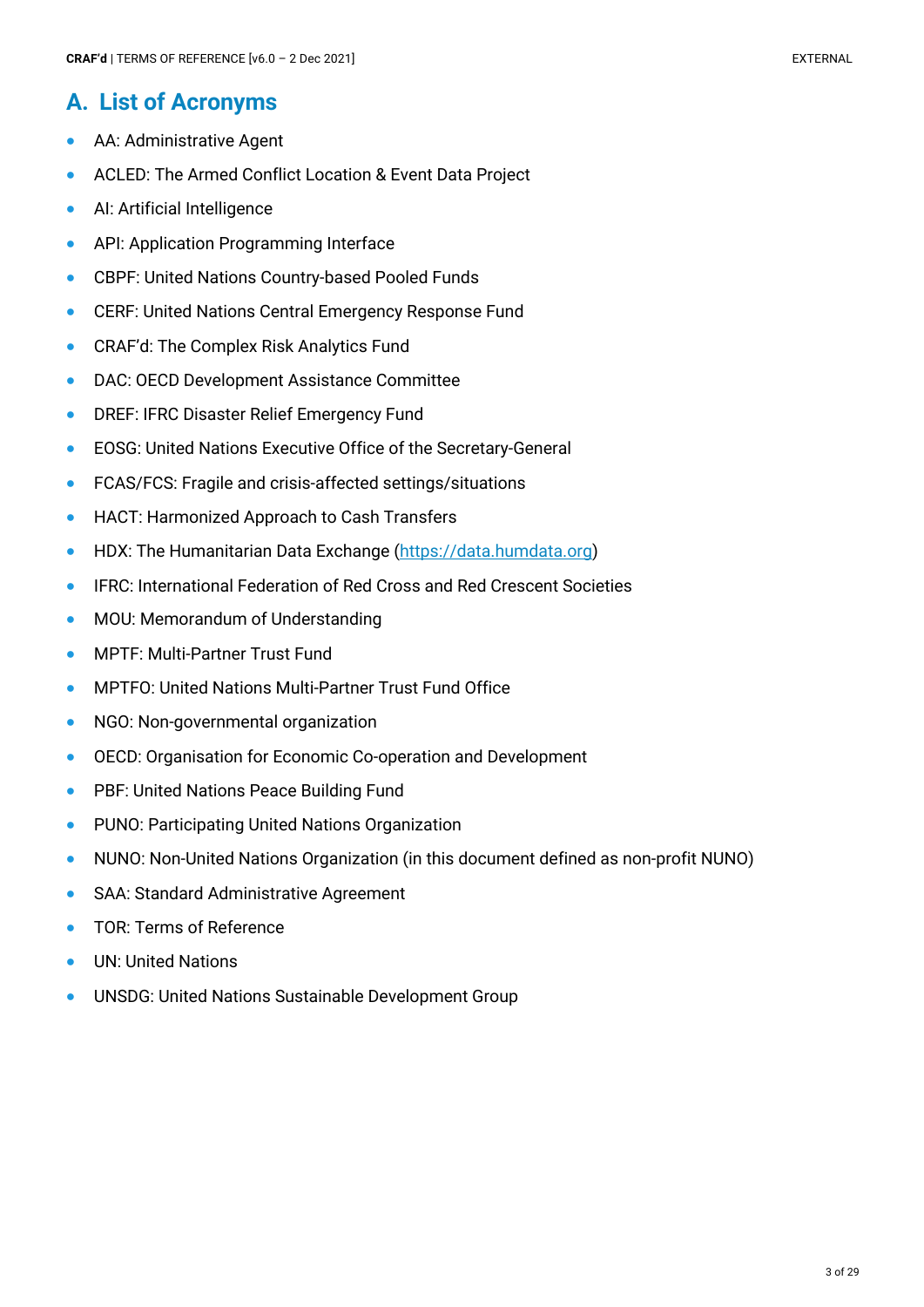# **B. The Complex Risk Analytics Fund (CRAF'd)**

#### **OUR VISION**

Establishing a scalable, sustainable, and well-governed ecosystem that unlocks the full value of data for greater resilience and stronger support to people and planet – when and where it matters most.

#### **OUR MISSION**

Expand shared capabilities of partners to use data for anticipation, prevention, and response to complex risks in fragile and crisis-affected settings.

#### **PROBLEM STATEMENT**

The use of data and analytics to support engagement with complex risks in crisis-affected or fragile situations – including those arising from climate, social, political, economic, and demographic change – is sub-optimal. Gaps in data collection remain wide, many stakeholders lack technical expertise to generate insights from data, and too often, analytical work takes place in siloes. To the detriment of the world's most vulnerable populations, the result is lost potential: insights are sub-par or do not translate into effective action. Given over \$30 billion in annual international assistance to fragile and crisis-affected situations, the cost of this lost potential is massive  $-$  in lives and livelihoods. Given the interdependence of complex risks, no organization alone can unlock the full potential of data for better crisis anticipation, prevention, and response. Instead, we must learn to collaborate in ecosystems: that connect policymakers, implementers, funders, researchers, data providers, communities, and other stakeholders better.

## **OUR APPROACH TO CHANGE**

The Complex Risk Analytics Fund (hereinafter referred to as "CRAF'd" or the "Fund") follows a holistic ecosystem approach for more effective action-focused data collaboration. With its investments, the Fund will close data gaps. Its support to knowledge, capacity, and standards initiatives will strengthen the quality of insights from data. And by supporting action frameworks – including those for anticipatory action, forecast-based action, or other forms of pre-arranged financing – CRAF'd will help translate data insights into more effective crisis action.

Equally important, by connecting a diverse set of stakeholders, CRAF'd will build the **connective tissue** that is needed to create more value from data. The result will be more effective international alignment of anticipation, prevention, and response to complex risks in fragile and crisis-affected settings. In this context, CRAF'd is expressly designed to complement investments from the associated World Bankhosted **Global Data Facility**.

CRAF'd is set up as a **multi-partner trust fund (MPTF)**, so that partners can pool investments, optimize financial commitments, minimize risks, and cut transaction costs for critical data and analytics outputs.

## **SHARED AGENDAS**

CRAF'd amplifies agendas for more effective multilateral action in the face of crises and fragility, including:

- **2030 Agenda** for Sustainable Development and the Decade of Action
- Agendas for **peacebuilding** and **sustaining peace**, **pathways for peace**, and associated UN resolutions
- OECD DAC Recommendations on the **Humanitarian-Development-Peace Nexus**
- **Common Agenda** for inclusive, networked & effective multilateralism, outlined in the UN75 resolution
- Action Frameworks, including the **Anticipatory Action** agenda
- UN Secretary-General's **Data Strategy**, as well as similar national and multilateral strategies
- **Sendai Framework for Action**
- **Paris Agreement and Glasgow Accord**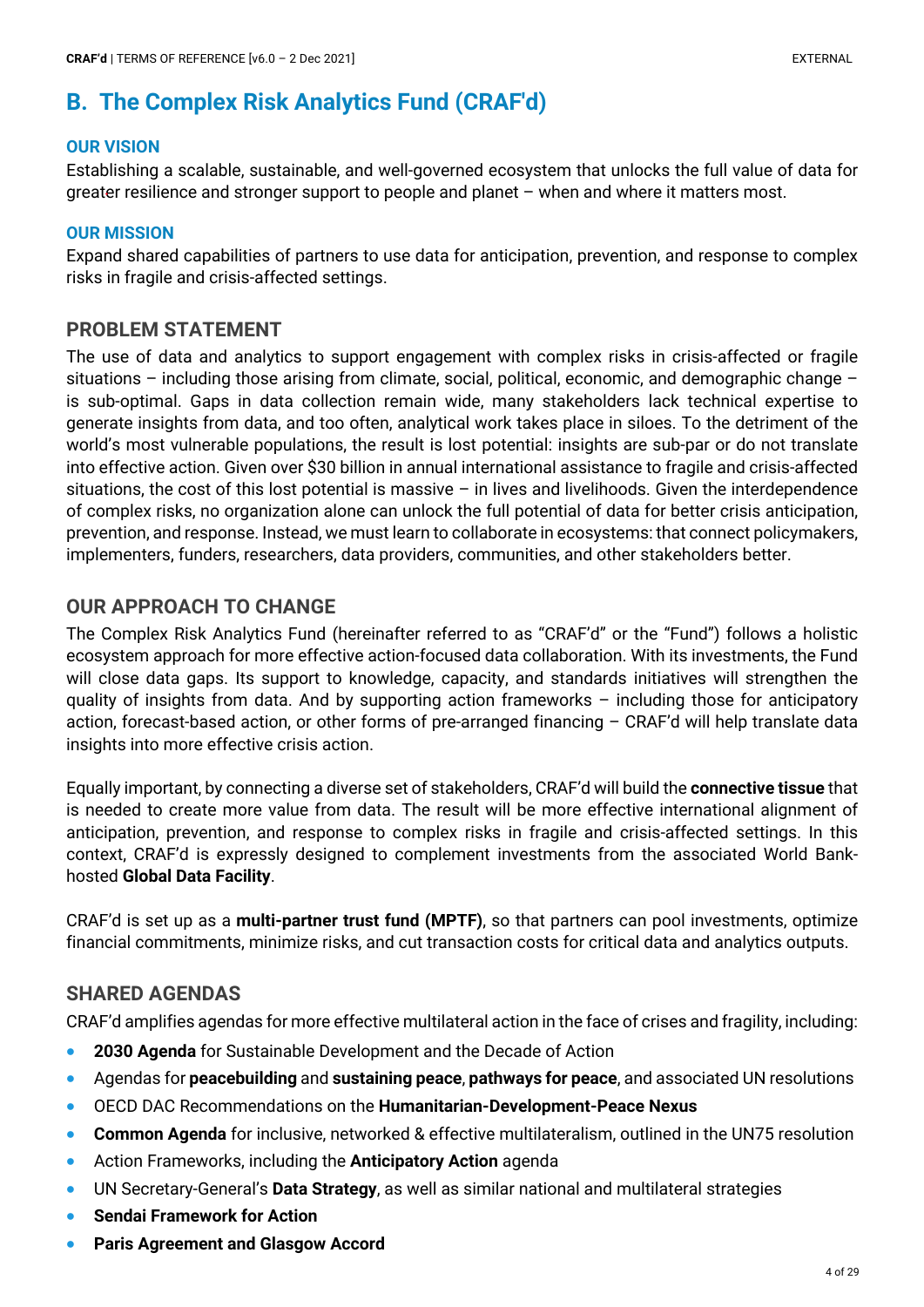## **C. Investment Focus**

CRAF'd offers **two windows** to fund shared investments in data (Window A), as well as analytics, knowledge, and capacity (Window B), for partners across the humanitarian-development-peace nexus.

#### **FUNDING WINDOW A (Priority)**

**FUNDING WINDOW B**

| <b>Investment</b> | <b>Rationale and examples</b>                                                                                                                                                                                            |
|-------------------|--------------------------------------------------------------------------------------------------------------------------------------------------------------------------------------------------------------------------|
| Datasets          | To ensure that all stakeholders can sustainably access and leverage<br>essential risk data as a common good for the academic and public sector $-$<br>including more real-time, high-resolution, and interoperable data. |

| <b>Investment</b>                         | <b>Rationale and examples</b>                                                                                                                                                                                                                                                                                                                                                 |
|-------------------------------------------|-------------------------------------------------------------------------------------------------------------------------------------------------------------------------------------------------------------------------------------------------------------------------------------------------------------------------------------------------------------------------------|
| Analytics                                 | To improve predictive, prescriptive, diagnostic analytical insights for the<br>benefit of all, for instance via research or design of ready-to-use risk models,<br>indices, as well as innovation in methods for the analysis of social media,<br>geospatial, video, audio, text, language, image, sensor, and other data.                                                    |
|                                           | To strengthen the translation of data insights into action, for instance via<br>action frameworks (including for anticipatory action approaches), as well as<br>monitoring and evaluation initiatives.                                                                                                                                                                        |
|                                           | To advance innovative use cases, i.e., the application of data and analytics<br>outputs to a specific geographic setting or thematic focus.                                                                                                                                                                                                                                   |
| Knowledge and<br><b>Capacity Building</b> | To accelerate the creation of knowledge, learning, and capacity, for instance<br>via events, conferences, dialogues, training, workshops, hackathons, or<br>secondments across policy, science, and practice.                                                                                                                                                                 |
|                                           | To promote the development and use of standards and guidelines, for<br>instance on the responsible use of data (fairness, transparency, privacy, etc.).                                                                                                                                                                                                                       |
|                                           | While these initiatives foster the transfer and application of knowledge,<br>including across digital divides, they will also build a vital connective tissue<br>among all relevant stakeholders and help build effective institutional<br>mechanisms that link better data and early warning signals to more effective<br>policymaking, planning, and programming processes. |

**Initial** CRAF'd investments will focus on data and analytics capabilities that help everyone better anticipate, prevent, and respond to complex risks relating to **peace**, **climate, women**, **youth**, **migration**, or **displacement**. **Gradually**, the focus of CRAF'd will expand across the entire **humanitarian-developmentpeace nexus.**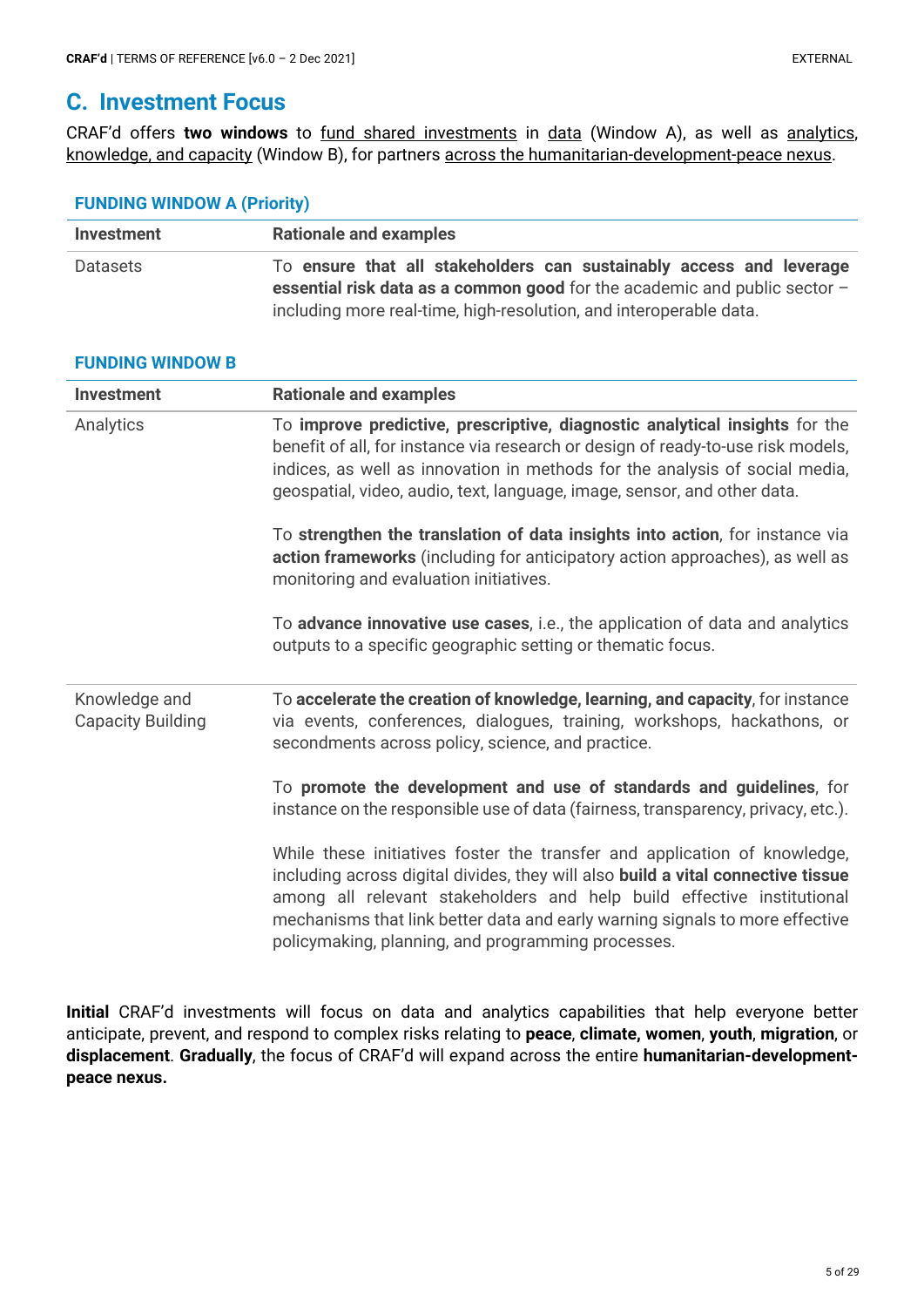# **D. Introduction to Outcomes and Impact**

- At the **output level**, CRAF'd investments will help close critical **risk data** gaps, deliver **analytics products** for better crisis early warning, anticipation, prevention, and response, and strengthen stakeholder **capacity**.
- As an **intermediate outcome**, these outputs will nurture a more sustainable, scalable, and wellgoverned **ecosystem** that generates actionable insights on complex risks.
- As a **long-term outcome**, CRAF'd-funded data and analytics outputs will also drive more evidencebased, coordinated, and effective policy, planning, and programming decisions, including resource allocations and investments in crisis-affected and fragile settings $^1$ .
- The ultimate **impact** is **greater resilience** and **stronger** more timely, targeted, dignified, and effective – **support** to people and planet when and where it matters most.
- For more information, please refer to the **theory of change** and the **results framework**.

## **E. Ecosystem Approach**

The design of CRAF'd is grounded in ecosystem approaches that advance the principles and objectives of CRAF'd in support of relevant UN and multilateral agendas. Its investment will support an ecosystem of diverse partners**<sup>2</sup>** united by the common goal of better crisis anticipation, prevention, and response. The ecosystem partners share data and analytics capabilities based on agreed principles and quality standards (see below). With CRAF'd serving as the connective tissue, the ecosystem will unlock greater collective value than each partner could on their own.

## **PRINCIPLES**

To foster an ecosystem that is sustainable, scalable, and well-governed, CRAF'd partners will **collaborate based on principles** that underpin how data capabilities are used and shared:

- 1. Prioritize the interests of populations in vulnerable situations<sup>3</sup> to leave no-one behind in pursuit of the 2030 Agenda and share the conviction that this is only possible with a strong emphasis on broad stakeholder engagement, local capacity building, data/model validation, and expert analysis in the field.
- 2. Unite behind the notion that the CRAF'd ecosystem can only be sustainable if partners share risks, burdens, and benefits.
- 3. Commit to the responsible use of data, including principles of fairness, transparency, and privacy.
- 4. Provide open access<sup>4</sup> to outputs funded by CRAF'd using interoperable and open data standards<sup>5</sup>.
- 5. Incentivize data providers to not exclusively rely on financial support from CRAF'd.

## **THE ROLE OF CRAF'D**

CRAF'd is designed as a financing instrument to support a diverse ecosystem. While CRAF'd will fund data and analytics partners, it will not act as a data distributor. Such outputs are distributed by the partners who receive funding. To **promote better distribution of data**, CRAF'd-funded outputs may be clustered around (existing and new) **data hubs** in ways that unlock synergies within and across ecosystems. CRAF'd, including via its Secretariat Team, will support effective knowledge sharing and collaboration across ecosystem partners.

<sup>1</sup> E.g., by CERF, CBPF, PBF, DREF, or others.

<sup>&</sup>lt;sup>2</sup> E.g., countries, governments, supranational unions, regional institutions, non-governmental organizations, foundations, academia, civil society, etc.

<sup>&</sup>lt;sup>3</sup> That includes the disaggregation of data (e.g., by sex, disability, and age) where possible to make the interests of vulnerable people visible in the first place.

<sup>4</sup> The public and academic sector always must have unrestricted access. Licensing restrictions for the private sector (incl. contractors) are permissible. For projects involving personal data, open access data must be anonymized.

<sup>5</sup> Such as csv, xml, json, txt, and sql files – so that every partner is not restricted in their choice of the tools that they use for working with data.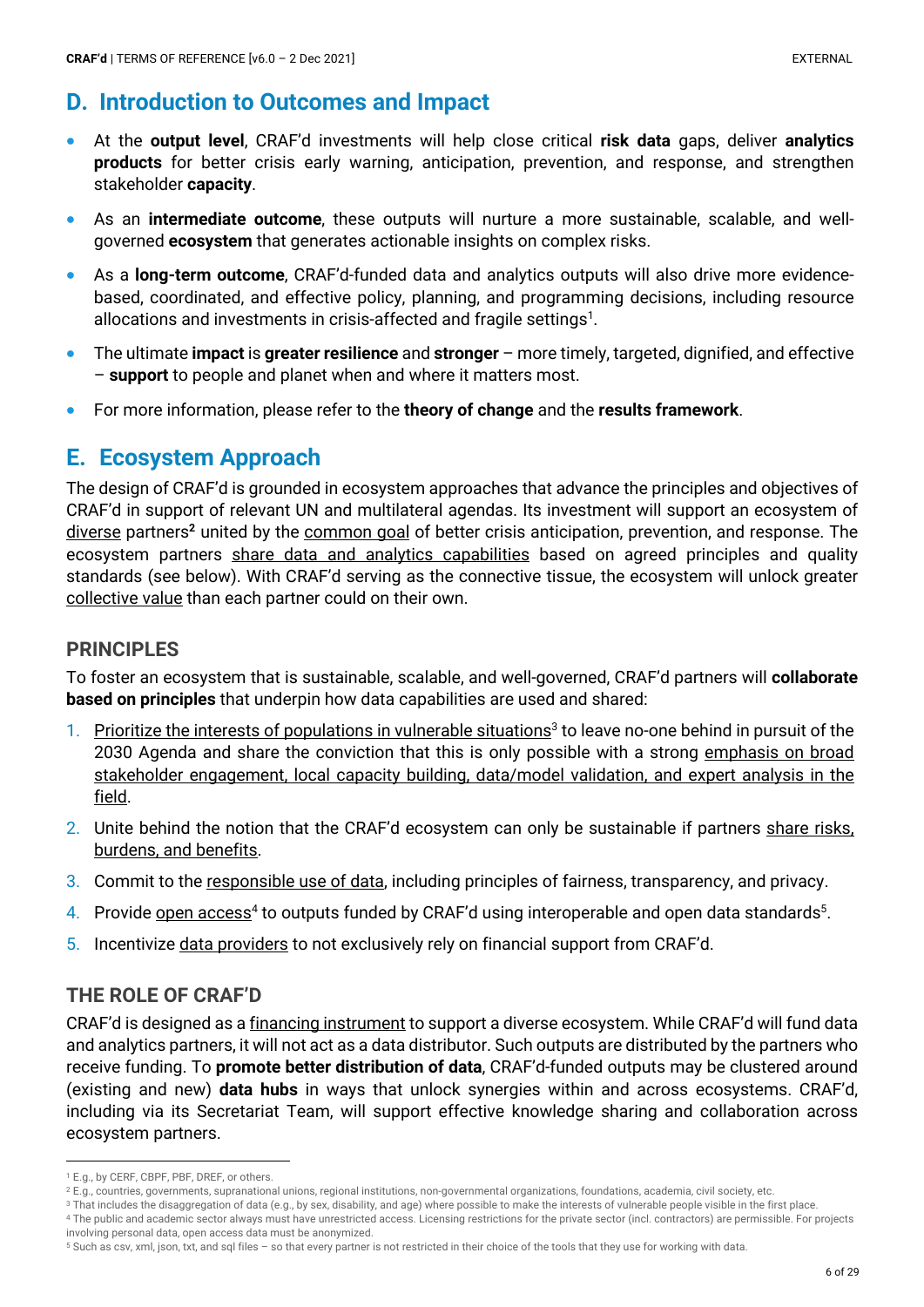# **F. Theory of Change**

The design of CRAF'd is grounded in a strong theory of change: CRAF'd investments in **outputs** like data and analytics help create a **scalable, sustainable, and well-governed ecosystem**. The ecosystem approach will enable **better insights** into complex risks in crisis-affected and fragile settings (**intermediate outcome**). Those insights are then leveraged for **better decisions**: Data and analytics outputs will inform evidence-based policymaking and guide operational planning and programming processes – including resource allocation decisions by major financing instruments (**long-term outcome**). In turn, these outcomes will drive **greater resilience and stronger support to people and planet in pursuit of the Agenda 2030,** when and where it matters most (**impact**).

The **assumption** behind CRAF'd investments is that humanitarian, development, and peace operations are less effective than they could be, in part because:

- 1. **Data gaps** and **lacking data literacy** impair the generation of earlier, faster, and more precise insights into complex risks.
- 2. Even when available, data-driven **insights often do not translate into action**.
- 3. **Work** on data and analytics often **takes place in siloes**, is not shared, or built from scratch.



**GOVERNANCE CAPABILITIES** INCL. DUE DILIGENCE, SUSTAINABILITY, DIVERSITY, AND ACCOUNTABILITY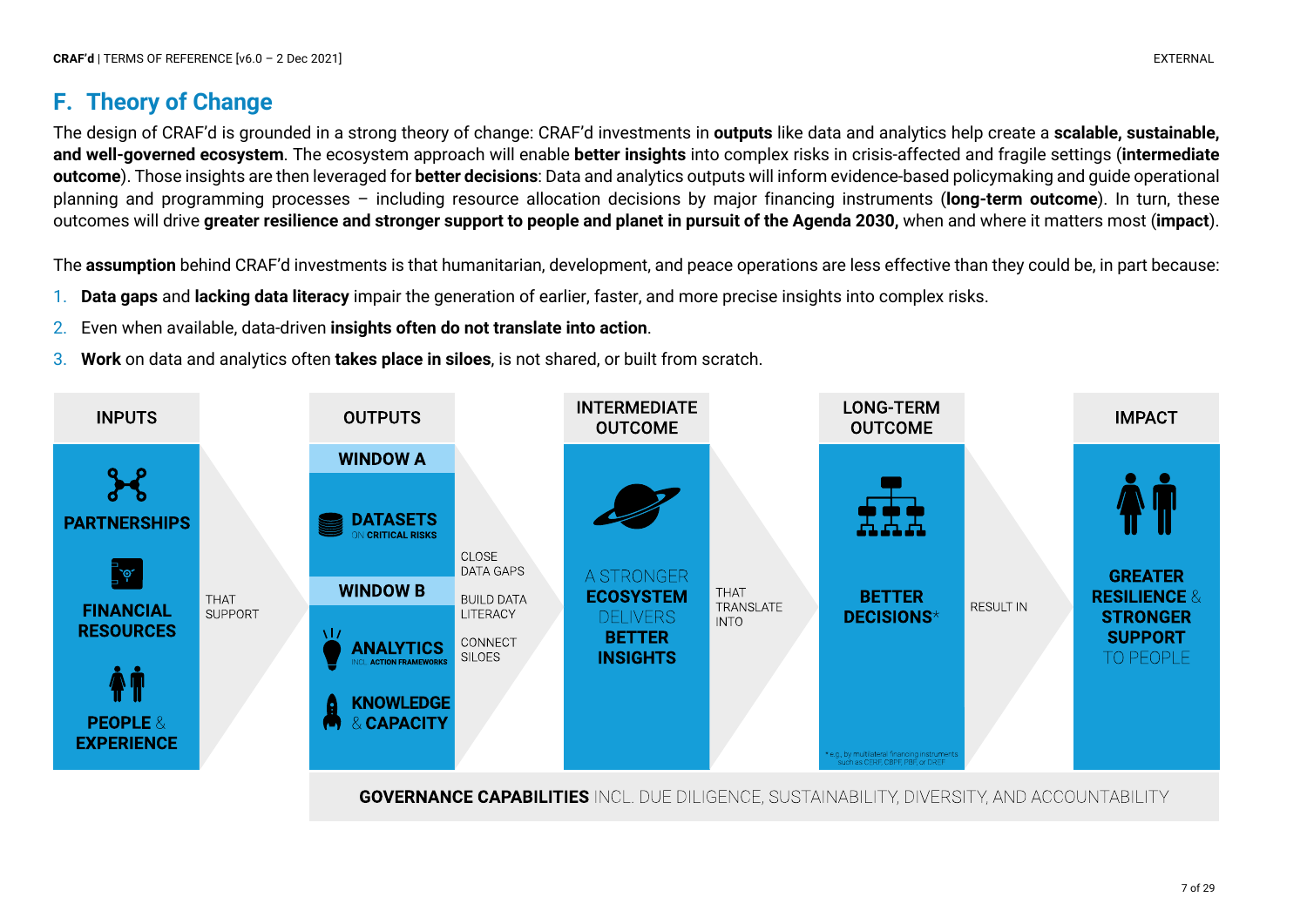## **G. Results Framework6: Impact, Outcomes, and Outputs**

## **IMPACT: GREATER RESILIENCE AND STRONGER SUPPORT TO PEOPLE AND PLANET**

| <b>Impact</b>                                                                                                                                                                                                                                          | <b>Indicators</b>                                                                                                                                                                                                                                                                                                                                |  |  |  |
|--------------------------------------------------------------------------------------------------------------------------------------------------------------------------------------------------------------------------------------------------------|--------------------------------------------------------------------------------------------------------------------------------------------------------------------------------------------------------------------------------------------------------------------------------------------------------------------------------------------------|--|--|--|
| Delivering greater resilience and stronger support to people and                                                                                                                                                                                       | Initial indicators:                                                                                                                                                                                                                                                                                                                              |  |  |  |
| planet when and where it matters most.<br>"Greater/stronger" in this context can mean, for example: More<br>timely support (e.g., shorter lead times), more targeted support (e.g.,<br>based on higher resolution data), more effective support (e.g., | Scale<br>number of people supported using action frameworks for crisis prevention,<br>-<br>anticipation, and response <sup>7</sup>                                                                                                                                                                                                               |  |  |  |
| compared to baselines), more dignified support (e.g., as attested by<br>beneficiaries).                                                                                                                                                                | Quality (examples)<br>better anticipation: % yearly decrease in average funding decision lead time<br>$\overline{\phantom{0}}$<br>for major international financing instruments (e.g., days between crisis<br>event and funding allocation from pooled fund instruments)<br>hetter response: % improvement in timeline of people's recovery from |  |  |  |

- *better response*: % improvement in timeline of people's recovery from crisis (e.g., days until return to normal food consumption compared to baseline)
- *better prevention*: % improvement in local coping capacity or resilience indicators (e.g., from global open-source risk assessment for crises and disasters)

Given that outputs from the Complex Risk Analytics Fund have an influence on multiple outcomes, outputs and outcomes are presented separately below.

<sup>6</sup> The initial results framework will be further refined on the basis of an impact evaluation strategy that the CRAF'd Secretariat is tasked to develop.

<sup>&</sup>lt;sup>7</sup> E.g., anticipatory action, pre-arranged financing, or forecast-based action frameworks.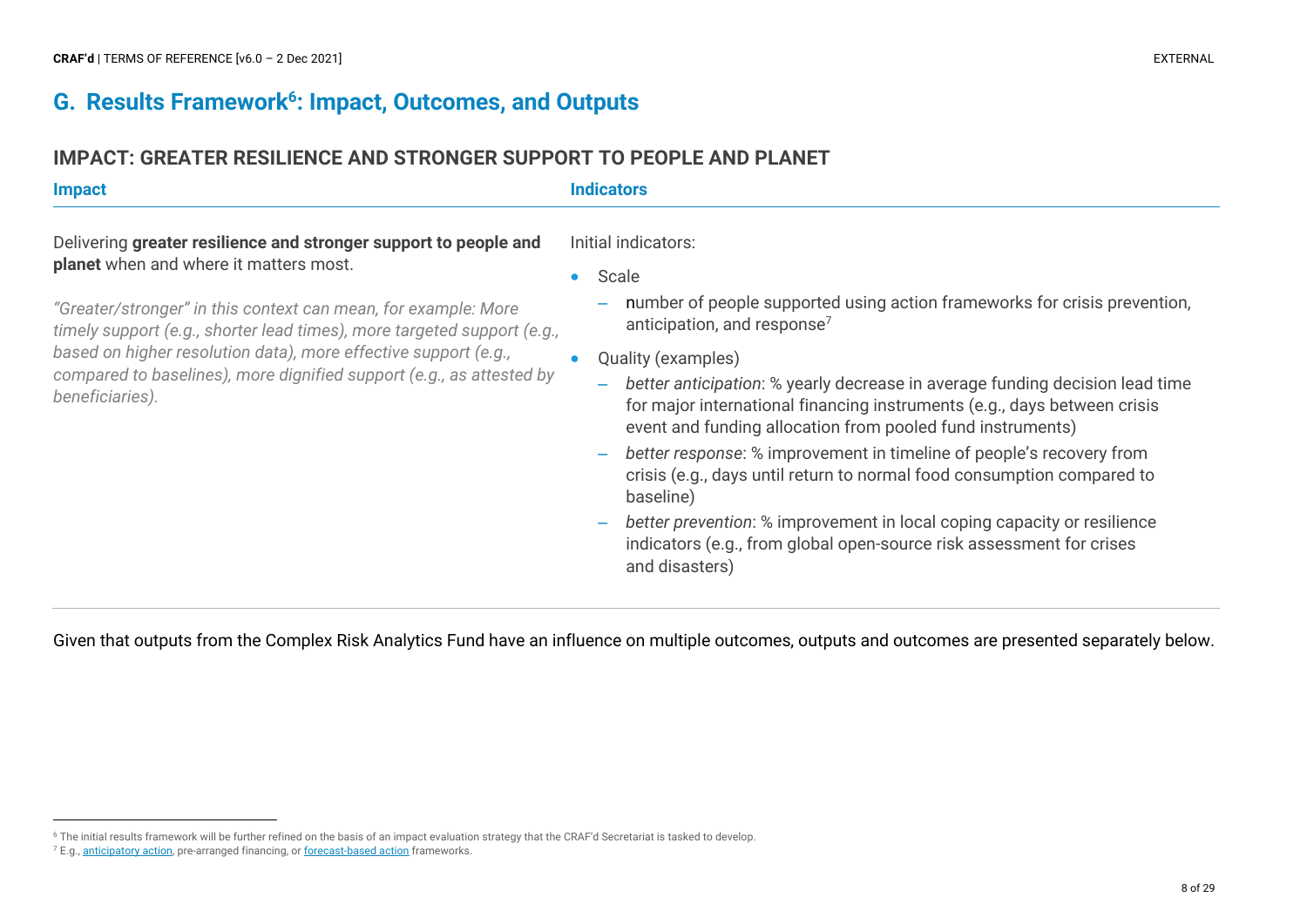#### **LONG-TERM OUTCOME: BETTER DECISIONS**

**Better** resource allocation and investment **decisions**, e.g., by CRAF'd partners and/or major multilateral financing instruments<sup>8</sup>.

*"Better" in this context can mean, for example: Data and analytics outputs funded by CRAF'd are used for decision making and can translate into action, incl. through action frameworks for anticipatory action, forecast-based action, or other forms of prearranged financing.*

#### **Outcome Indicators**

Initial indicators (survey-based):

- % CRAF'd outputs (datasets and analytics) that stakeholders use for crisis anticipation, prevention, or response (disaggregated)
- % CRAF'd outputs (datasets and analytics) that lead to funding processes, allocations, or investments
- $%$  CRAF'd partners and multilateral financing instruments<sup>9</sup> that report leveraging CRAF'd supported datasets and analytics in their funding decisions

See next page for intermediate outcomes.

<sup>8</sup> like CERF, CBPF, PBF, DREF, or others <sup>9</sup> like CERF, CBPF, PBF, DREF, or others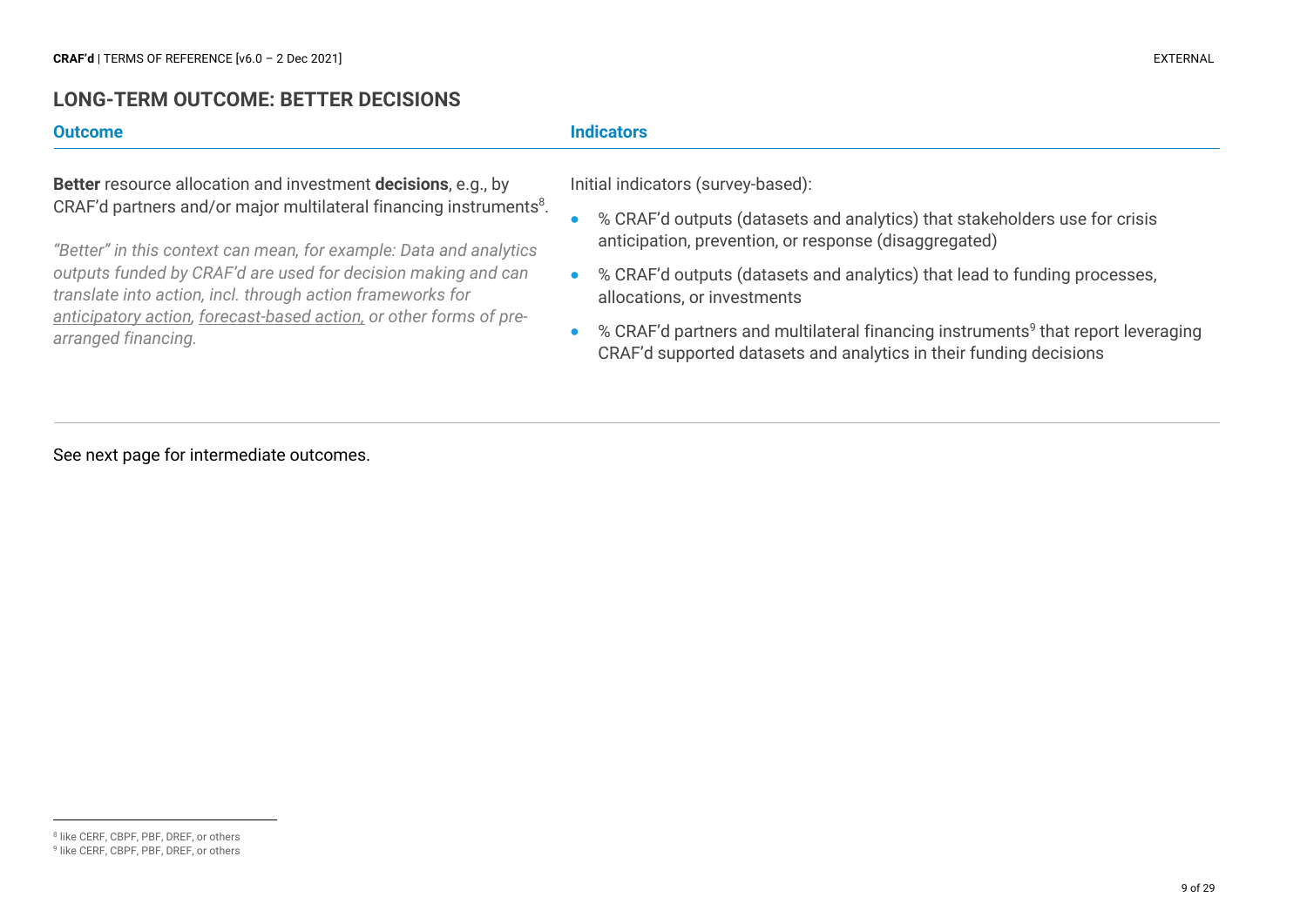## **INTERMEDIATE OUTCOME: A STRONGER ECOSYSTEM THAT DELIVERS BETTER INSIGHTS**

Development of a **sustainable, well-governed, and scalable ecosystem**.

*For an ecosystem, sustainability, good governance, and scalability are crucial for success, so that the insights it enables can find their way into decision-making with impact.* 

#### **Outcome Indicators**

Initial indicators for scale:

- % yearly increase in organizations participating in the (CRAF'd-supported) ecosystem
- % yearly increase in downloads of (CRAF'd-supported) outputs

#### Initial indicators for sustainability:

- % ecosystem stakeholders contributing datasets to the ecosystem during a year
- % ecosystem stakeholders from fragile and crisis-affected situations
- $%$  ecosystem outputs<sup>10</sup> that are continuously available as requested<sup>11</sup>

Initial indicators for good governance, excl. diversity:

- $%$  ecosystem outputs in non-proprietary formats<sup>12</sup>
- % ecosystem outputs with open access
- % ecosystem participants with policies for the responsible use of data

Initial indicators for diversity:

- % datasets that are disaggregated by sex, age, disability, etc. (at least one)
- % datasets and analytics that allow comparison by sex, age, disability, etc. (at least one)
- % participants by sex and geography (from fragile and crisis-affected situations) for conferences, workshops, and talks
- % learning beneficiaries by sex and geography (from fragile and crisis-affected situations) for workshops and trainings

<sup>10</sup> The CRAF'd Secretariat is tasked to publish a list of Essential Outputs every year – see glossary.

<sup>11</sup> Meaning following their regular, e.g., daily or monthly, update cycle.

<sup>&</sup>lt;sup>12</sup> E.g., csv, json, xml, txt, sql (not dta, spss or similar proprietary file formats).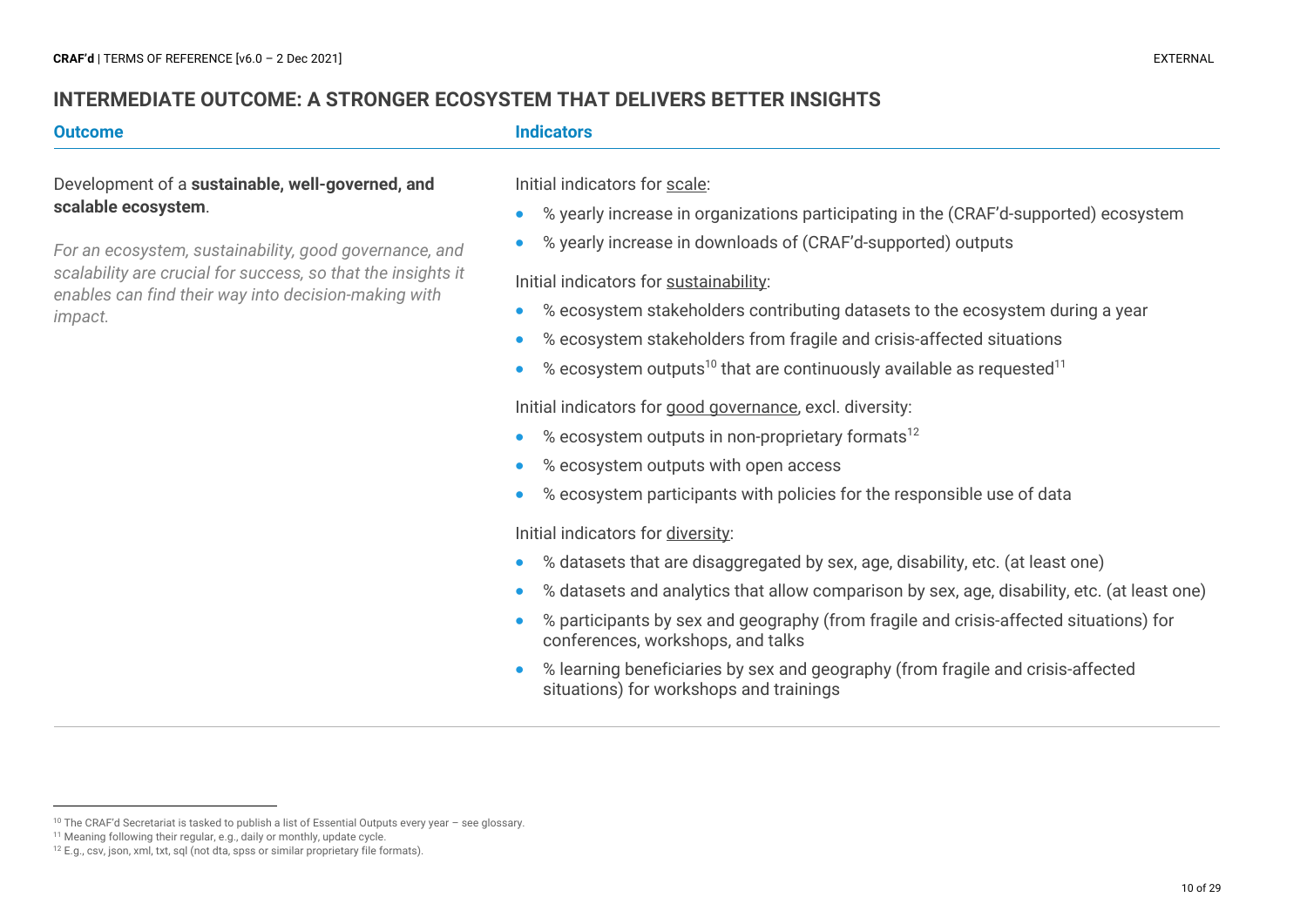## **OUTPUTS: DATA ON COMPEX RISKS, ANALYTICS, KNOWLEDGE AND CAPACITY**

#### **Output Category Indicators**

#### Funding Window A

Critical **datasets** on complex risks, including datasets and initiatives that enable monitoring and evaluation.

#### Initial indicators:

- # datasets supported
	- … in total
	- … with granularity at the sub-national level or below (spatial resolution)
	- … with at least monthly granularity (temporal resolution)
	- … with gender disaggregation and other diversity goals as a primary objective

#### Funding Window B

**Analytics** that drive critical insights for crisis anticipation, prevention, and response.

These could be, for example: Composite risk indices, AI models, diagnostic and predictive analytics methods, risk frameworks, action frameworks, specific use cases, monitoring and evaluation.

#### **Knowledge and Capacity** building, so that funded datasets and analytics are used widely.

These could be, for example: Conferences, workshops, talks, trainings, publications (scientific reports, best-practices, guidelines, etc.), media productions. These serve to promote the competent use of data.

#### Initial indicators for analytics:

- # analytics products supported
	- … in total
	- … for action frameworks, incl. for anticipatory action
	- … with gender disaggregation and other diversity goals as a primary objective

#### Initial indicators for knowledge and capacity:

- # initiatives supported
	- … in total
	- … that promote action frameworks
	- … with gender disaggregation and other diversity goals as a primary objective
- # people trained disaggregated by sex and geography (from fragile and crisis-affected situations)
- # publications (scientific reports, best-practices, guidelines, etc.)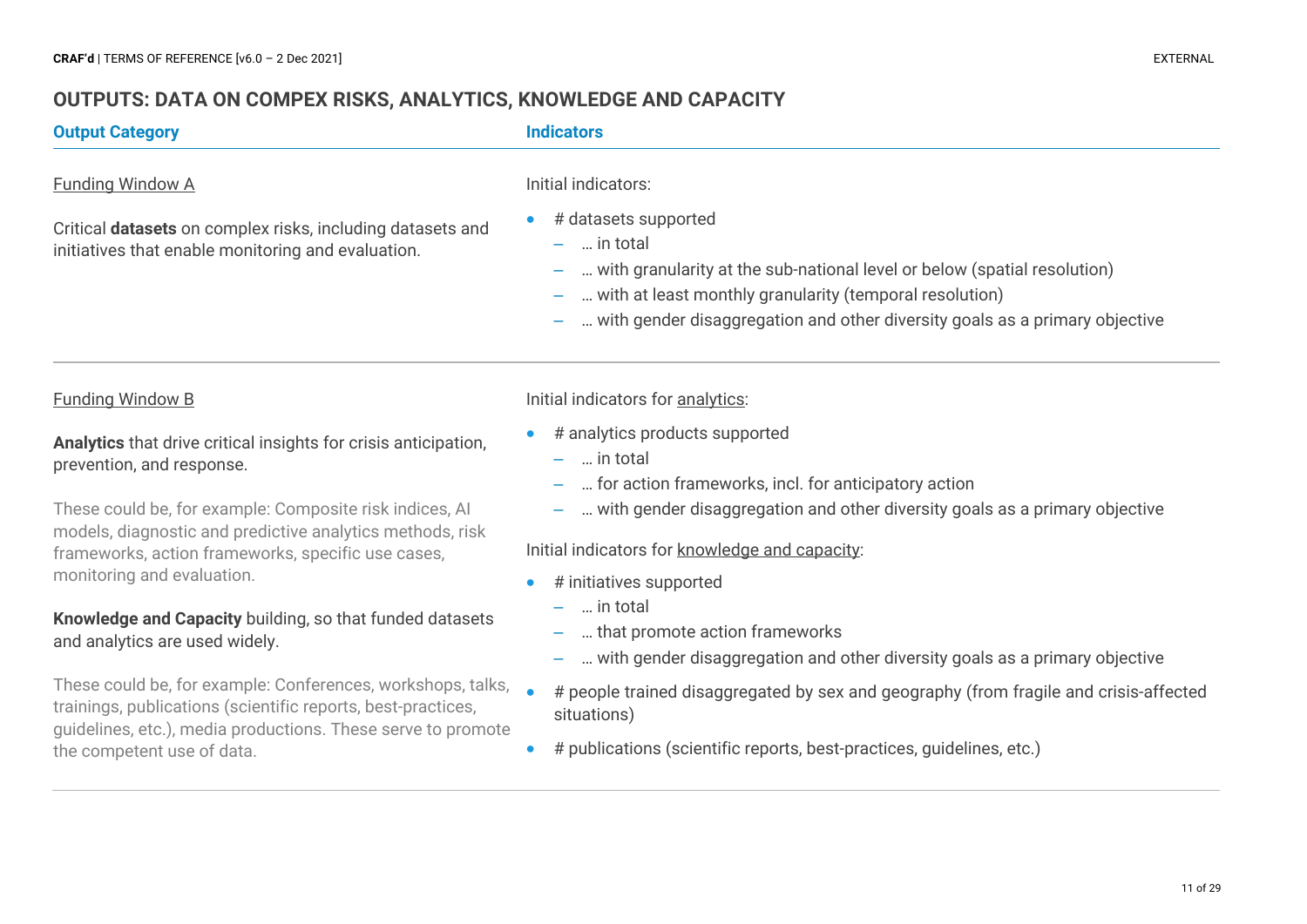## **H. Internal Governance Indicators**

To ensure the viability of CRAF'd outputs, outcomes, and impact, the Fund will also systematically track internal governance indicators.

| <b>Category</b>                          | <b>Indicators</b>                                                                                          |  |  |  |
|------------------------------------------|------------------------------------------------------------------------------------------------------------|--|--|--|
| <b>Management and financial capacity</b> | Initial indicators:                                                                                        |  |  |  |
|                                          | % Non-UN recipient organizations passing fraud risk, fraud, and responsible use of data assessments        |  |  |  |
|                                          | % project financial reporting compliant with the International Aid Transparency Initiative (IATI) standard |  |  |  |
|                                          | # days from application to disbursement of funds to recipients (average)                                   |  |  |  |
|                                          | % increase in financial contributions to CRAF'd                                                            |  |  |  |
|                                          | % funds by financial contributor type <sup>13</sup>                                                        |  |  |  |
|                                          | # financial contributors by type <sup>14</sup>                                                             |  |  |  |
|                                          | % financial contributor attrition rate (contributors that completely stop funding)                         |  |  |  |
|                                          | # CRAF'd Advisory Forum meetings, including feedback on their effectiveness                                |  |  |  |
|                                          | % CRAF'd-funded projects compliant with open access principle                                              |  |  |  |
|                                          |                                                                                                            |  |  |  |

**Diversity Diversity Initial indicators:** 

• % staff/representatives by sex and geography (from fragile and crisis-affected situations) across the CRAF'd Secretariat, Steering Committee, and Advisory Forum

<sup>13</sup> E.g., private, public, foundations, corporations, governments, etc.

<sup>14</sup> E.g., private, public, foundations, corporations, governments, etc.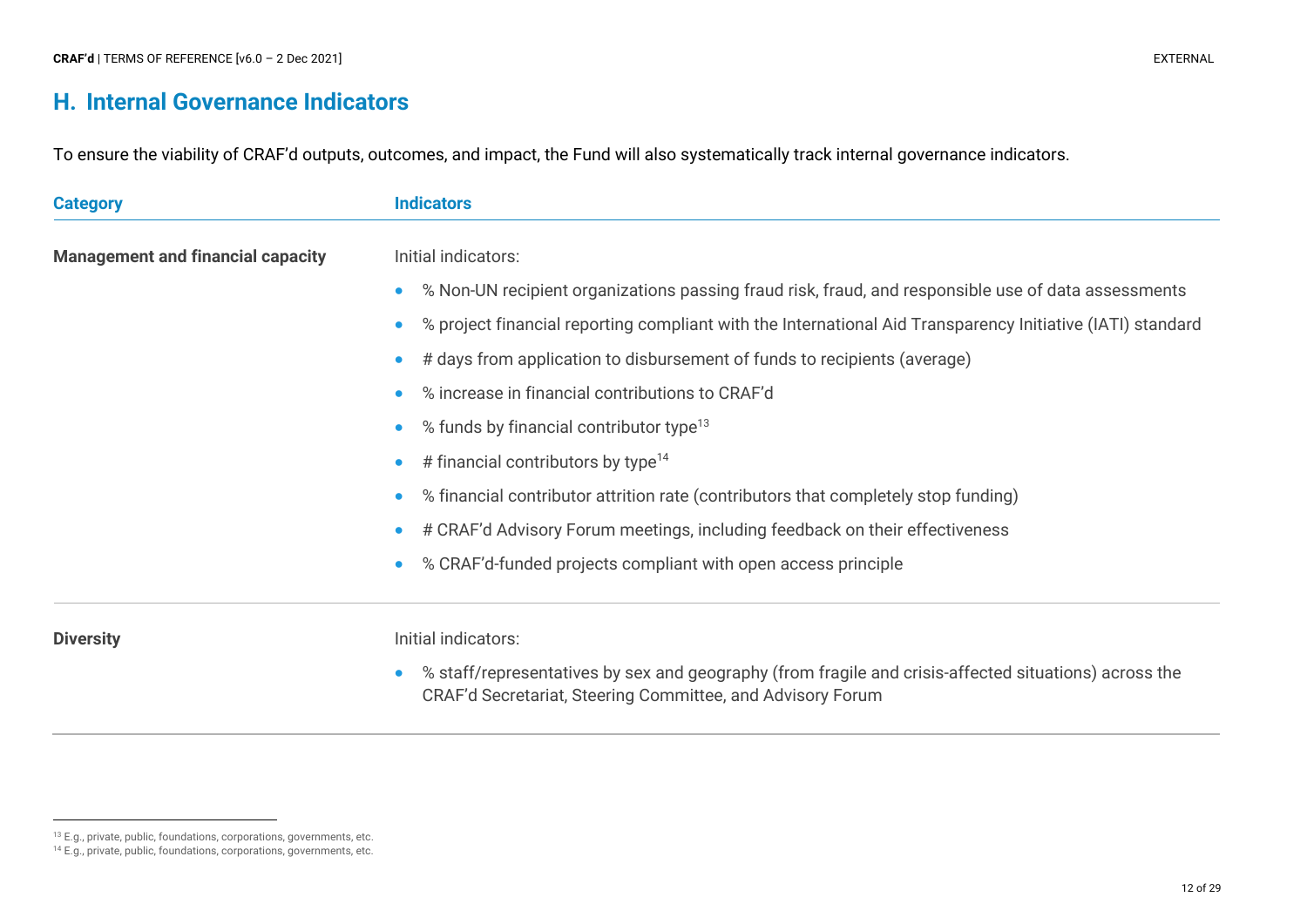# **I. Funding Allocation Process**

CRAF'd has two funding windows. Annual allocation targets of CRAF'd will be calibrated in ways that ensure long-term sustainability of outputs with a special emphasis on Essential Outputs<sup>15</sup> in Window A. Support is possible for both, larger agendas as well as smaller prototype-like projects with potentially large impact but higher risk tolerance. The minimum funding threshold per transfer is USD 100,000 – with exceptions being possible.

## **FUNDING WINDOW A: ESSENTIAL RISK DATA**

Funding Window A represents the funding priority for CRAF'd<sup>16</sup>. Funding Window A is explicitly designed to ensure the sustainable provision of essential risk datasets – as a common good – for partners across the humanitarian-development-peace nexus.

## **FUNDING WINDOW B: SHARED CAPABILITIES AND USE CASES**

Funding Window B is designed to support the continuous expansion of ecosystem capabilities for using data and analytics to better anticipate, prevent, and respond to complex risks. It will fund:

- Analytics products (models, methods, indices, etc.), action frameworks, and innovative use cases.
- Knowledge and capacity building (conferences, trainings, hackathons, secondments / institutional exchange, etc.) — including the development and promotion of data use standards and guidelines.

For more information, please refer to the Investment Focus section at the beginning of this document.

## **ALLOCATION TARGETS**

- CRAF'd has a target of allocating **\$15 million to \$25 million annually** to ecosystem activities in a structured process that will prioritize Window A.
- CRAF'd financial contributors are **strongly encouraged to provide unearmarked funding** to ensure sustainability, scalability, and flexibility in resource allocation to shared datasets and capabilities.
- If, due to specific financial contributor constraints, unearmarked contributions are not possible, CRAF'd will enable earmarking to humanitarian, peace, or development purposes to ensure the availability of adequate funding.

## **ALLOCATION PROCESS**

The allocation process for CRAF'd will be guided by the following:

- Cyclical calls for proposals for Funding Windows A and B initiate the regular allocation process. The CRAF'd Secretariat will design the calls, in line with Steering Committee guidance (including based on Advisory Forum input).
- Each year, the calls for proposals will outline priorities in data, analytics, knowledge and capacity, as well as thematic and in geographic focus areas (see preliminary criteria in "Proposal Prioritization" below). Calls for proposals will specify which organizations can apply.
- Based on needs assessments, funding availability, and proposal review, the Steering Committee will take decisions on allocations – including multi-year allocations. When necessary, it will prioritize proposals for window A to ensure sustainability of the most critical shared Essential Outputs.
- The Steering Committee can approve allocations outside of the cyclical calls when necessary.

<sup>15</sup> See glossary for a definition.

<sup>&</sup>lt;sup>16</sup> The Steering Committee will typically decide to address funding requirements for Funding Window A, before making decision on allocations via Funding Window B, to ensure the sustained availability of datasets classified as Essential Outputs.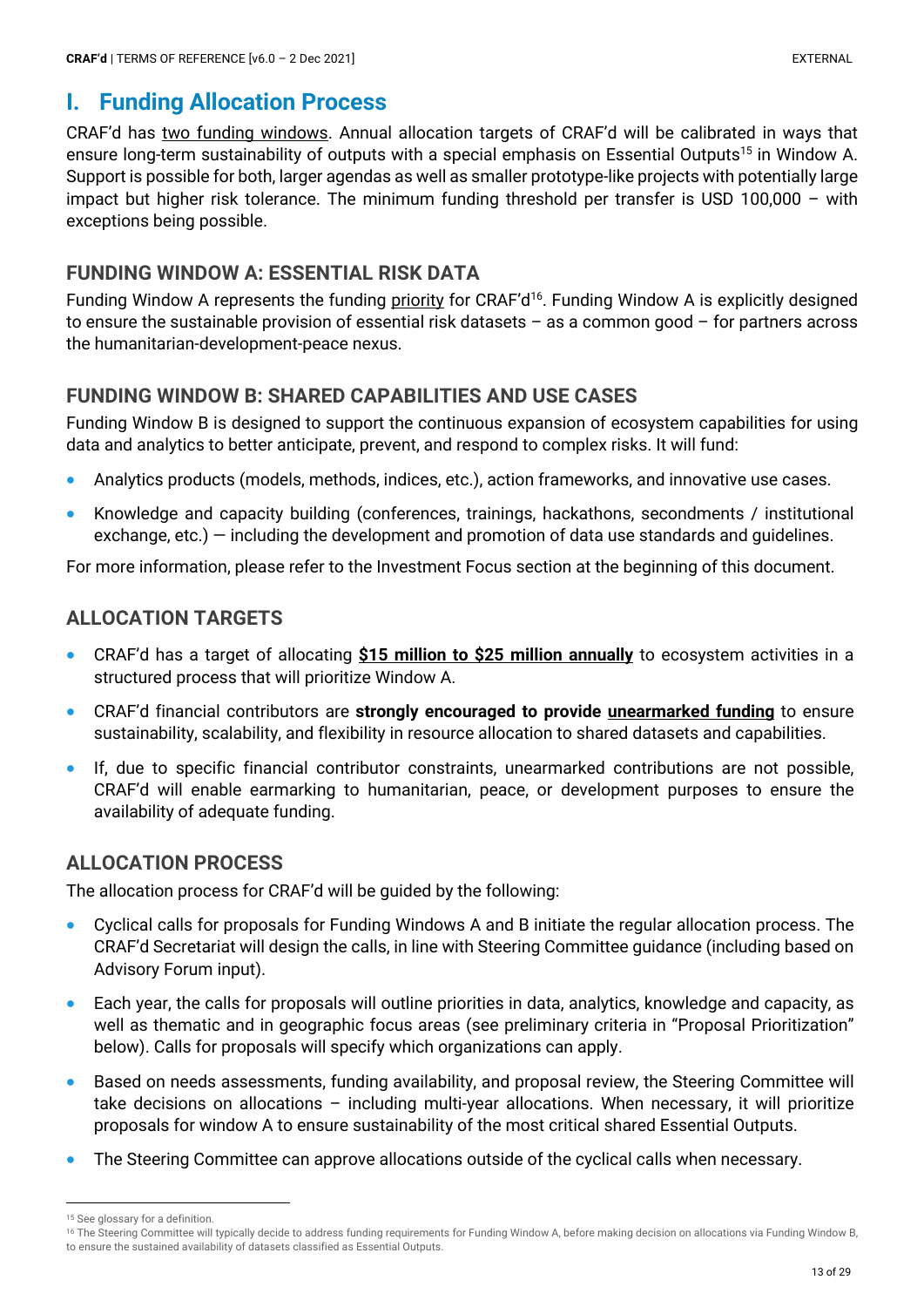## **PROPOSAL PRIORITIZATION**

For each funding window, proposals will be assessed against criteria, which include those outlined below in descending order of priority. The Fund's operations manual and guidelines will further specify such criteria, subject to regular review.

- **Commitment to CRAF'd principles** Including the engagement of local partners in support of citizenowned data, minority inclusion, and trust.
- **Impact and strategic relevance** Preference will be given to projects that create multiplier effects and synergies across the ecosystem. Providing open access to outputs funded by CRAF'd is indispensable for capturing these multiplier effects. Synergies can be captured, e.g., by aligning proposals with the programming decisions of CRAF'd partners or collaborating with CRAF'd partners.
- **Sustainability**  Priority is given to projects that present a concept for the reliable long-term provision of their outputs, e.g., automatic monthly updates or similar release cycles that the international community can depend on.
- **Scalability**  Optimally, supported projects have the potential to be rolled out to larger contexts so that consistent data can be made across large geographic regions.
- **Innovation** CRAF'd seeks to support innovative projects and new approaches to overcoming pernicious barriers and systemically embedded problems.
- **Cost effectiveness** Applicants must demonstrate economical use of resources; financial and inkind contributions from other parties should be noted.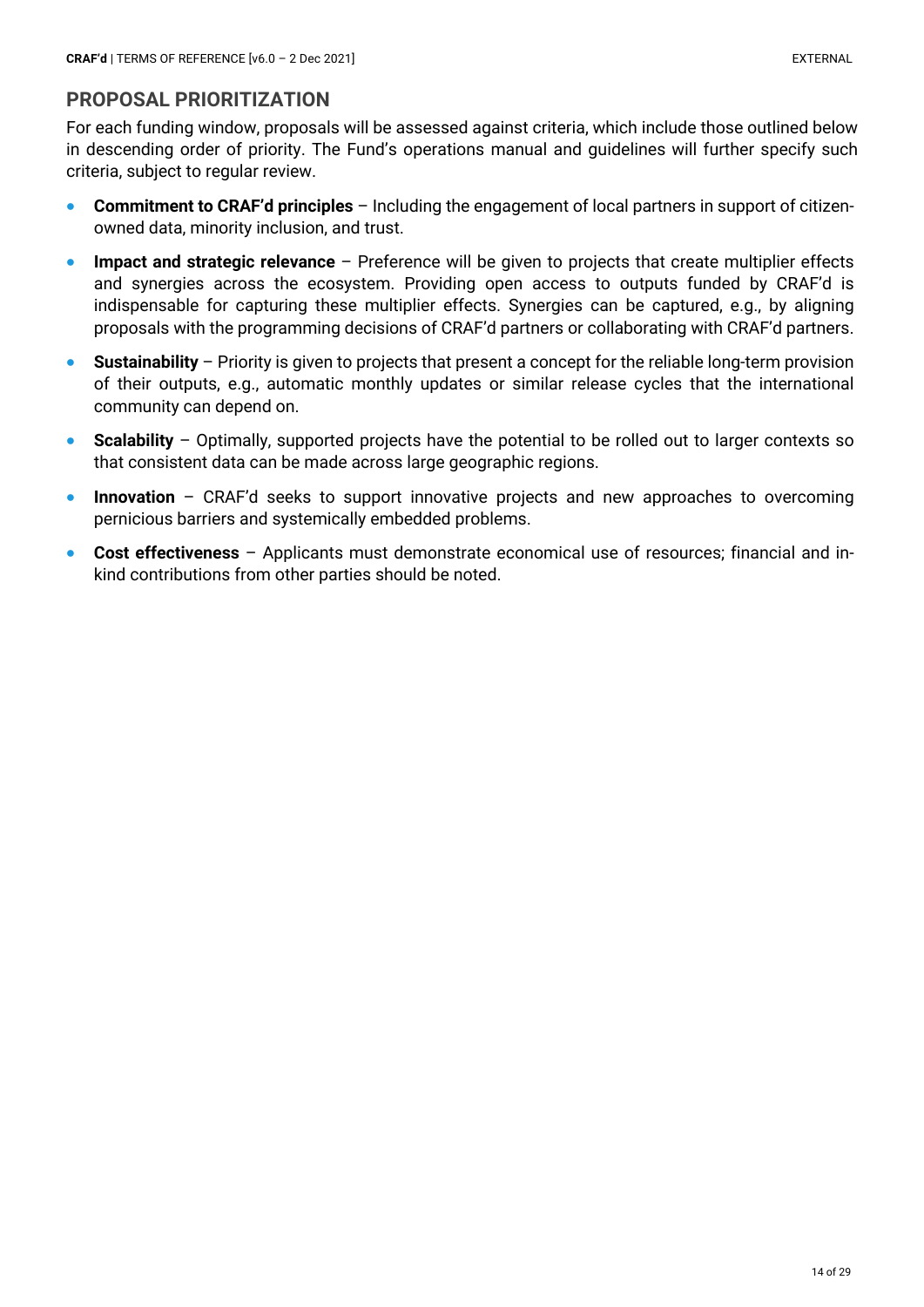## **J. Governance**

United Nations Multi-Partner Trust Funds (MPTFs) are a type of pooled funding modality under the United Nations Sustainable Development Group (UNSDG) governance mechanism. They are financial instruments designed to support international development initiatives and partnership platforms with a clearly defined programmatic purpose and a results framework.

MPTFs receive funds from a diverse set of financial contributors and enable a collective response from all stakeholders through shared financing and joint support towards agreed goals.

The CRAF'd governance framework provides for efficient and effective decision-making, strong oversight framework, streamlined allocation processes, and clear lines of accountability. The Fund's governance arrangement is built on and informed by the principles of inclusiveness, transparency, and accountability.

## **CRAF'D STEERING COMMITTEE**

The Steering Committee will govern the Fund – subject to UN regulations, rules, policies, and procedures – and provide strategic guidance for achieving its programmatic objectives. It is the decision-making body of the Fund. Steering Committee composition will reflect principles of ownership, inclusiveness, balanced representation, and effective decision-making.

#### **COMPOSITION AND MEETINGS**

The Steering Committee will consist of 10 representatives. It is co-chaired by a high-level UN representative and a high-level representative from financially contributing partners. Membership will include:

- 5 representatives from UN System entities (including the UN co-chair),
- 5 representatives from financially contributing partners (including the co-chair drawn from this group),
- MPTFO as the Administrative Agent and ex-officio member without the right to vote.

While maintaining the balance between UN System entities and financially contributing partners, the representation of additional stakeholders in the governance arrangements will be decided on a case-bycase basis by the Steering Committee.

Membership will rotate on a staggered basis within each stakeholder group, with a typical membership period of at least 2 years and the option to renew.

The Steering Committee meets on an ad-hoc basis, but at minimum twice a year. Extraordinary meetings can be convened if necessary. In-person meetings are typically held in partner capitals.

#### **DECISION MAKING**

- In meetings (virtual or in-person), two-thirds of the members of the Steering Committee must be present when decisions are made, i.e., 7 out 10 representatives.
- Decisions can also be taken by email, including by non-objection, which means if nobody has an objection, a proposal is considered approved.
- The Steering Committee endeavours to reach agreement by consensus.<sup>17</sup>
- Taking into account the position put forward by the Steering Committee, the UN co-chair takes the final decision and instructs the Secretariat and Administrative Agent accordingly.18

<sup>17</sup> When consensus cannot be reached, a two-thirds majority of the members present or consulted is needed to put forward a position to the UN co-chair. <sup>18</sup> after having consulted with the financially contributing partners' co-chair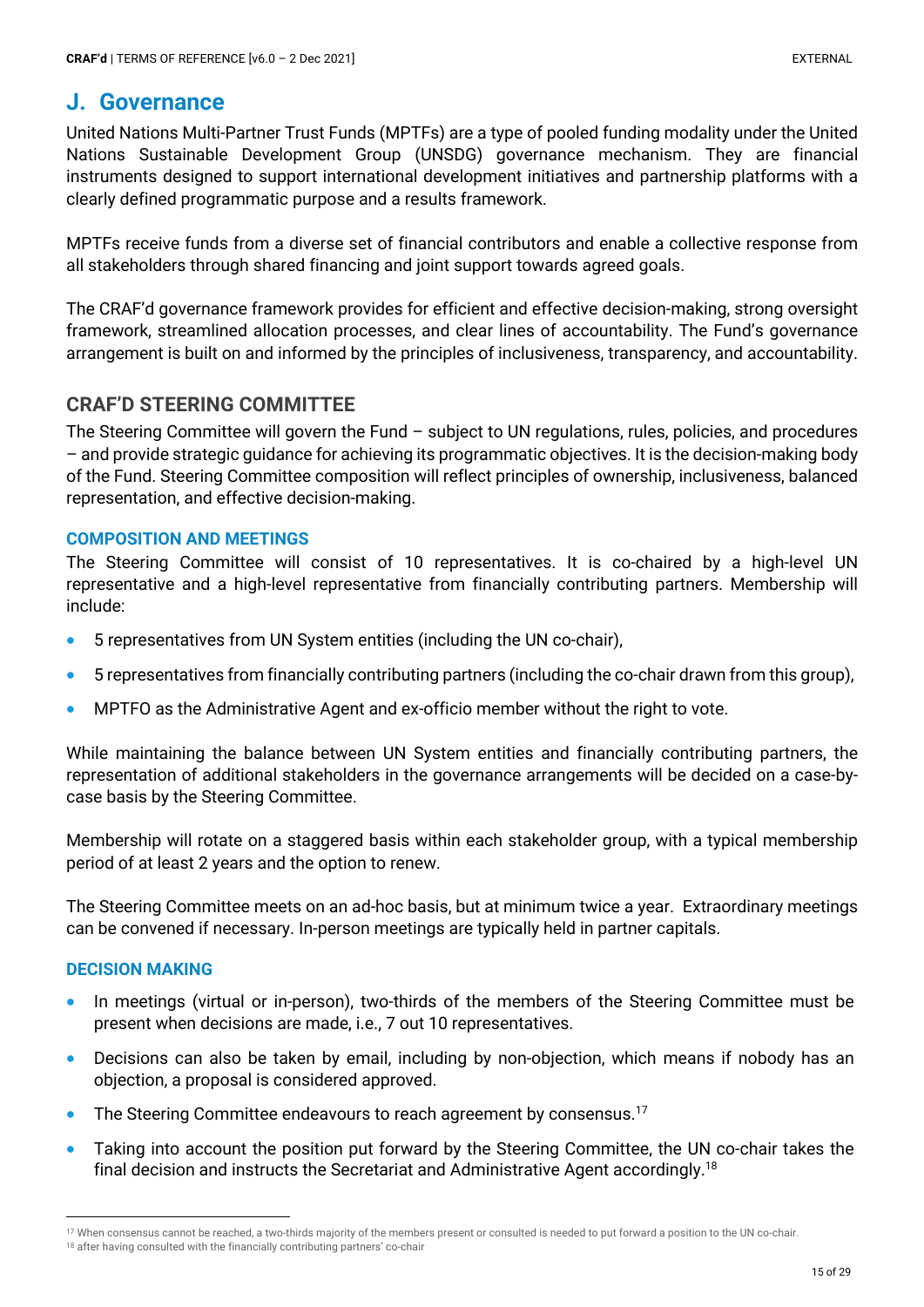The United Nations co-chair is to make sure that the decisions taken by the Steering Committee are in accordance with the relevant UN regulations, rules, policies, and procedures.

Parties subject to a potential conflict of interest in a discussion are required to declare the conflict of interest and leave the discussion.

#### **THE STEERING COMMITTEE WILL BE RESPONSIBLE FOR THE FOLLOWING TASKS:**

- Provide general oversight and exercise overall accountability of the Fund.
- Approve the strategic direction of the Fund and its overall results framework.
- Approve the risk management strategy and review risk monitoring regularly.
- Approve projects and decide on funding allocations following an appraisal process organized by the Secretariat.
- Request fund transfers to the Administrative Agent (signed off by the UN co-chair).
- Review fund status and oversee the overall progress against the results framework through monitoring, reporting and evaluation.
- Review and approve the periodic progress reports consolidated by the AA and the Secretariat based on the reports submitted by the implementing organizations.
- Commission mid-term and final evaluations on the overall performance of the Fund.
- Approve direct costs related to fund operations supported by the Secretariat.
- Approve fund extensions and updates to the TOR as required.
- Approve the admission of NUNOs as direct recipients to the Fund.

To ensure maximum uptake of CRAF'd outputs across the UN System and its partners, the co-chairs of the Steering Committee will also regularly inform the advisory and management mechanisms for multilateral instruments across the humanitarian, development, and peace nexus<sup>19</sup>, as well as the Office of the Secretary-General's Envoy on Technology about CRAF'd results and solicit non-binding inputs on potential priorities for calls for proposals. The UN co-chair of the Steering Committee will regularly inform the Secretary-General's Data Governance Group.

## **CRAF'D SECRETARIAT TEAM**

Responsible for daily management of fund operations, the CRAF'd Secretariat team will provide technical and administrative support to the Steering Committee and act on all aspects of fund management. The Fund Secretariat will have dedicated staff, with a team lead regularly informing the co-chairs of the Steering Committee. The costs of the Fund Secretariat will be charged to the Fund as direct costs. The budget will be submitted to the Steering Committee for approval on an annual basis and the Steering Committee will adjust the unit staffing according to needs and budget availability. CRAF'd financial contributors and UN entities are encouraged to support the Secretariat with additional financial, human, or other resources<sup>20</sup> in accordance with UN staff regulations, rules, policies, and practice. Efficient management, resource optimization, cost effectiveness, value creation, synergies – in particular in cooperation between the financially contributing partners and the  $UN -$  and effective operational engagement are the guiding principles of Secretariat management, including for its location.

<sup>19</sup> E.g., Peacebuilding Fund Advisory Group, CERF Advisory Group, Global Pulse Innovation Advisory Group, etc.

<sup>&</sup>lt;sup>20</sup> In addition to the direct cost for the CRAF'd Secretariat carried by the Fund.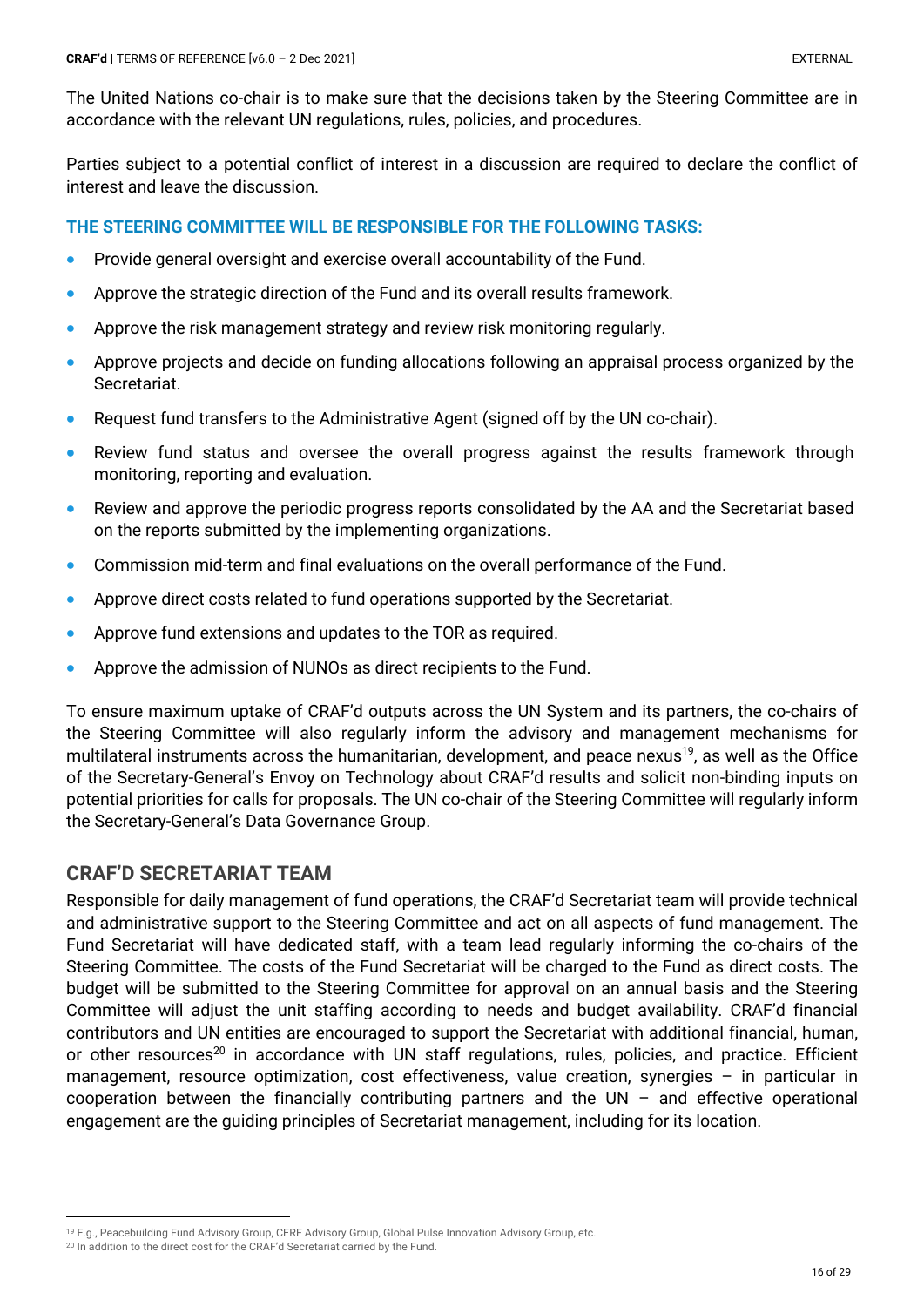The core responsibilities of the Fund Secretariat include:

#### **STRATEGY AND POLICY**

- Draft advisory on strategic priorities, programmatic issues, and financial allocations to the Steering Committee.
- Draft and implement the Fund's resource mobilization strategy, upon Steering Committee's approval.
- Develop the fund risk-management strategy and monitor risks accordingly.
- Periodically review the TOR of the Fund and, where appropriate, recommending changes or revisions for the approval of the Steering Committee.
- With the support of the Administrative Agent and in accordance with signed legal agreements, develop an Operations Manual for the Fund and ensuring compliance with it.
- Lead the Fund's information management, including knowledge systematization, establishment of good practices and lessons learned, and dissemination of knowledge materials.

#### **PROGRAMME CYCLE MANAGEMENT**

- Organize calls for proposals and appraisal processes and liaise with potential applicants to provide guidance on the submission of project proposals.
- Manage the due diligence of partners and maintaining records of partner performance.
- Review, analyse, and vet project proposals. This includes the consultation of technical experts, e.g., from the CRAF'd Advisory Forum, CRAF'd partners, the United Nations, academia, or the civil society on a per-needs basis.
- Provide recommendations to the Steering Committee on which projects to fund for each allocation and provide the Steering Committee with the necessary information for decision making.
- Support the monitoring and evaluation of projects implemented through the consolidation of progress reports and evaluation reports.
- Process project revision requests (e.g., follow-up and support on budget revision, reprogramming, nocost extensions, etc.) as delegated by the Steering Committee.
- Consolidate narrative reports provided by the implementing organizations and share the consolidated narrative reports with the Steering Committee for review as well as with the Administrative Agent for preparation of consolidated narrative and financial reports.
- Organize selection process of NUNOs as direct recipients of the Fund and present a financial risk assessment (micro assessment of the Harmonized Approach to Cash Transfer (HACT)) to the Steering Committee for approval.

#### **COMMUNICATION, ECOSYSTEM SUPPORT, COORDINATION AND ADMINISTRATION**

- Manage and support communication, public information, and visibility of the Fund.
- Facilitate collaboration and communication between the ecosystem partners and stakeholders to foster synergies in data analytics, knowledge sharing, and capacity building, incl. via support to CRAF'd conferences and events.
- Plan and prepare meetings of the Steering Committee and the Review Committees and maintain records of decisions taken.
- Liaise with the Administrative Agent on fund administration issues, including issues related to project extensions and closure.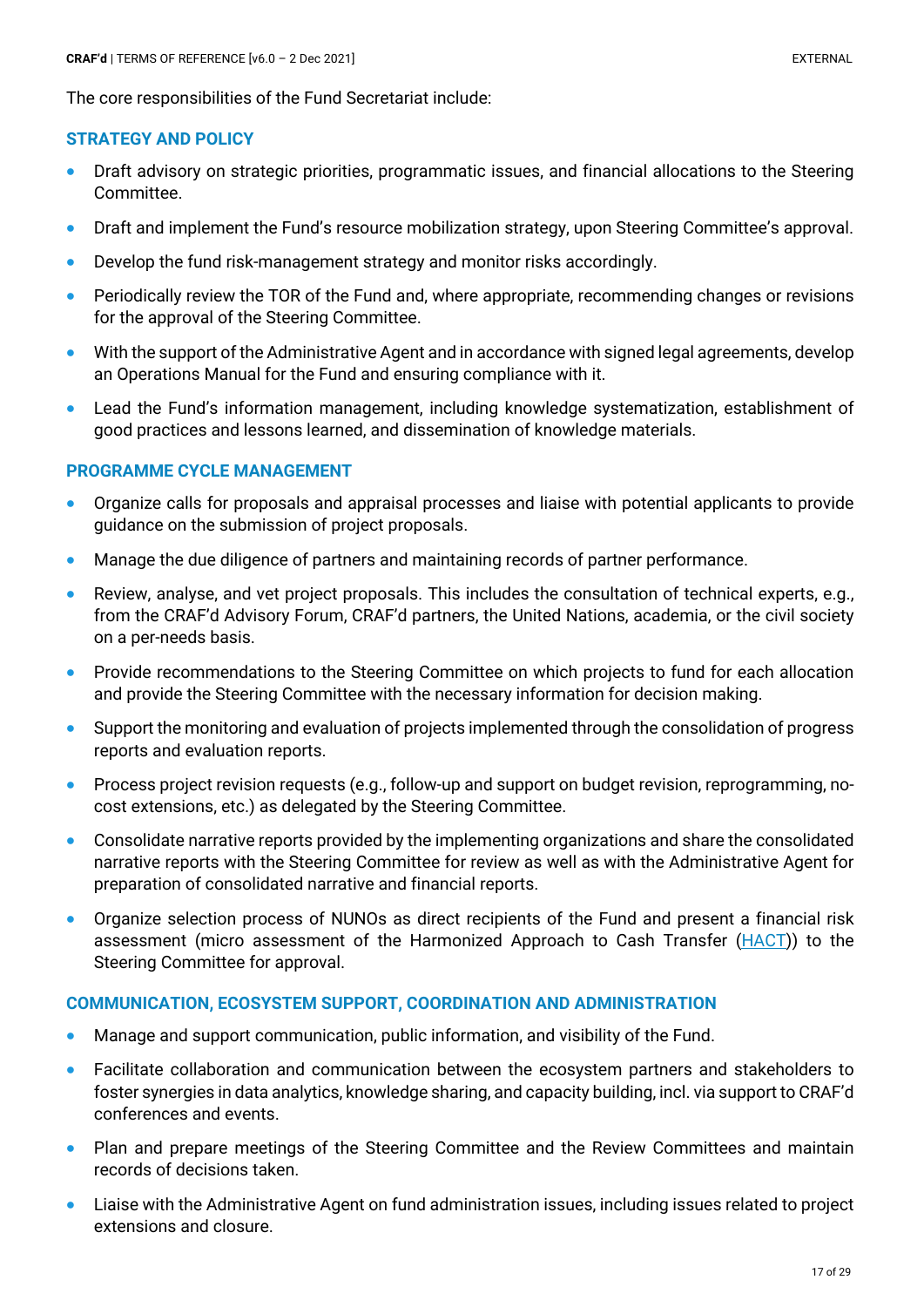## **CRAF'D ADVISORY FORUM**

An independent CRAF'd Advisory Forum, convened at least annually, will provide non-binding strategic advice on funding opportunities for CRAF'd – both, in terms of relevance and feasibility, and considering quality standards, state-of-the-art research trends, innovation in data and data analytics, as well as ethical norms concerning data governance. Members will include policy and science experts. Members will be selected by the CRAF'd Steering Committee. In their selection, the Steering Committee will ensure that the Advisory Forum is diverse and inclusive, including gender and geographic representation.

## **CRAF'D FINANCIAL CONTRIBUTORS**

Contributions to the Fund will be accepted from governments of Member States of the United Nations. Potential contributions from other stakeholders are subject to Steering Committee approval after the Fund Secretariat has conducted due diligence and has presented it to the Administrative Agent for decisionmaking. The Administrative Agent will ensure that the planned contributions are in line with relevant United Nations policies.

Financial contributors can opt out of funding NUNOs through the direct access modality.

Financial contributors will be encouraged to provide multi-year contributions, which will be programmed by the Fund Steering Committee, supported by the Fund Secretariat. If, due to specific contributor constraints, unearmarked contributions are not possible, CRAF'd will enable earmarking to humanitarian, peace, or development activities to ensure the availability of adequate funding.

Contributions may be accepted in any fully convertible currency. Such contributions will be deposited into the bank account designated by the MPTFO. The value of a contribution payment, if made in a currency other than US dollars, will be determined by applying the bank's operational rate of exchange in effect on the date of payment.

CRAF'd recognizes that the long-term viability of the Fund – and the assets it supports – requires that partners, including contributors from high-income countries, provide resources that are commensurate with their abilities. Relevant benefits for anchor partners $^{21}$  may include:

- 1. Opportunities for partnership visibility, incl. branding and logo placements,
- 2. Engagement in governance and advisory mechanisms,
- 3. In-country hosting of CRAF'd events, conferences, forums, and Steering Committee meetings.

<sup>&</sup>lt;sup>21</sup> Anchor partners are contributors who make annual commitments of at least \$2 million. The concept and threshold is subject to regular Steering Committee review.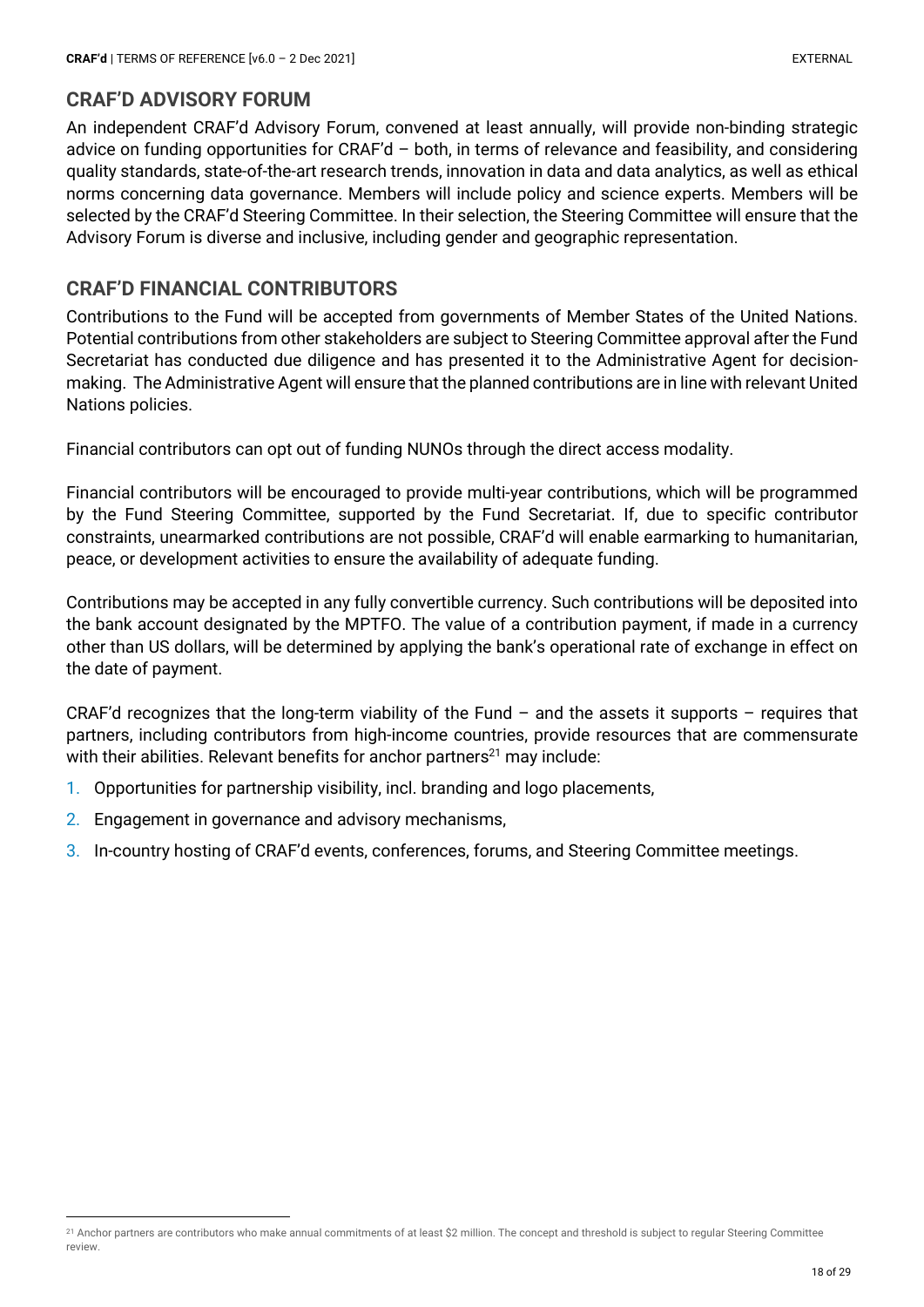## **IMPLEMENTING ORGANIZATIONS**

The term 'implementing organizations' stands for the aggregate of Participating United Nations Organizations (PUNOs), Non-United Nations Organizations (NUNOs) funded through the Managing Agent, and NUNOs funded through the direct access modality.

#### **PARTICIPATING UNITED NATIONS ORGANIZATIONS**

Resources will be allocated to participating United Nations organizations (PUNOs), who have signed an MOU with the Administrative Agent, after the Steering Committee has approved the proposals. Each participating United Nations organization will assume full programmatic and financial accountability for the funds disbursed to it by the Administrative Agent. These funds will be administered by each participating United Nations organization in accordance with its own regulations, rules, directives, and procedures. The indirect costs of the participating United Nations organizations recovered through programme support costs will be at 7% of the total budget submitted (with exceptions in line with UNSDG agreements, e.g., for WFP and UNHCR).

#### **NON-UNITED NATIONS ORGANIZATIONS**

Resources can also be allocated to registered international and national NUNOs. Two modalities will be used within the Fund:

- 1. The first modality offers NUNOs access to the Fund through a Managing Agent. The Managing Agent is a Participating UN Organization (PUNO) that allows NUNOs to apply directly to call for proposals issued by the Fund and if retained, contracts the NUNO as a sub-grantee according to its own rules, regulations, and procedures. The Managing Agent is entitled to the same indirect cost rate of 7% as other Participating UN Organizations and assumes programmatic and financial accountability for the projects.
- 2. The second modality offers NUNOs direct access to the Fund. After a screening through the UN Partner Portal where possible, NUNOs that are assessed as low risk following a micro-assessment of the Harmonized Approach to Cash Transfers (HACT) methodology will be eligible to receive funds directly. In line with the Framework Agreement for Participation of Non-United Nations Organizations, each NUNO will assume full programmatic and financial accountability for the funds disbursed to it by the Administrative Agent. The indirect costs of the NUNO recovered through programme support costs will be harmonized at 7% of the total budget submitted. For this modality, the Fund Secretariat will develop criteria to select NUNOs that will be subject to a HACT micro-assessment following the standard UN HACT procedures. The Fund Secretariat will present the outcomes of the HACT assessments to the Steering Committee for decision making and the Steering Committee will need consensus to approve inclusion of the NUNO within the Fund. For the Managing Agent modality, the Steering Committee will establish a similar procedure in collaboration with the Managing Agent to determine which NUNOs are eligible to participate in call for proposals.

## **ADMINISTRATIVE AGENT**

The UN Multi-Partner Trust Fund Office (MPTFO) in New York will serve as administrative agent of the fund under the pass-through management modality. The pass-through modality implies that all financial and programmatic accountability for projects is passed on-to the participating UN organizations, the Managing Agent and non-governmental organizations (for the direct access modality) and does not lie with the Administrative Agent. The fund's administration services (carrying a cost of 1% of the total received contributions), will include:

- 1. **Fund establishment:** Support to the Fund's design (TOR and Operations Manual), and development of legal instruments for the Fund (MOU, SAA, NUNO financing agreements); and
- 2. **Fund administration:** Receipt, administration, and release of funds to Participating UN Organizations and NUNOs operating through the direct access modality in accordance with decisions from the Steering Committee, and financial report consolidation.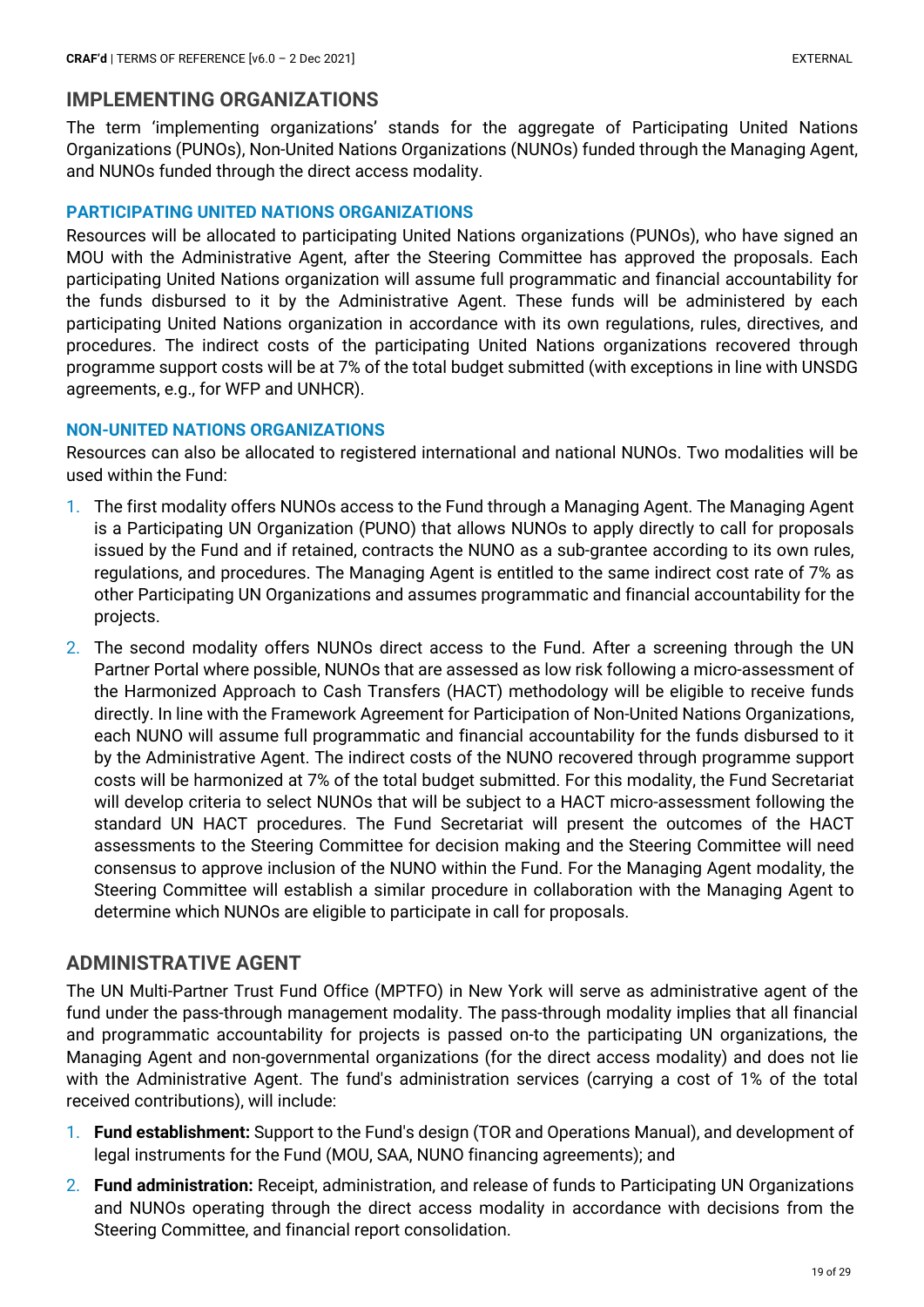- Providing support to the design of the Fund.
- Signing a Memorandum of Understanding (MOU) with participating UN organizations.
- Signing Financing Agreements with NUNOs under the direct access modality.
- Signing Standard Administrative Agreements with partners that wish to financially contribute to the Fund.
- Receiving and managing funds, including those of the Fund's closure.
- Providing updated information to the Steering Committee regarding resource availability.
- Subject to the availability of resources, transferring funds to Participating UN Organizations and NUNOs operating through the direct access modality in accordance with the Steering Committee decisions.
- Ensure consolidation of statements and reports<sup>22</sup>, based on submissions provided by each Implementing Organization and provide these to each financial contributor as well as the Steering Committee.
- Provide final reporting, including notification that the Fund has been operationally completed.
- Releasing funds as direct costs for the running of the Fund Secretariat, based on Steering Committee decisions. The Administrative Agent will notify the Steering Committee annually about the amounts used as direct costs.
- Releasing funds for additional expenses that the Steering Committee decides to allocate.
- Providing tools for fund management to ensure transparency and accountability.

In addition, the MPTFO, through its online portal GATEWAY (http://mptf.undp.org), will provide real-time financial data generated directly from its accounting system, giving relevant stakeholders and the public the ability to track contributions, transfers, and expenditures.



Object C: CRAF'd governance framework

<sup>&</sup>lt;sup>22</sup> The actual consolidation of narrative reports before submitting to the AA will be the responsibility of the Fund Secretariat.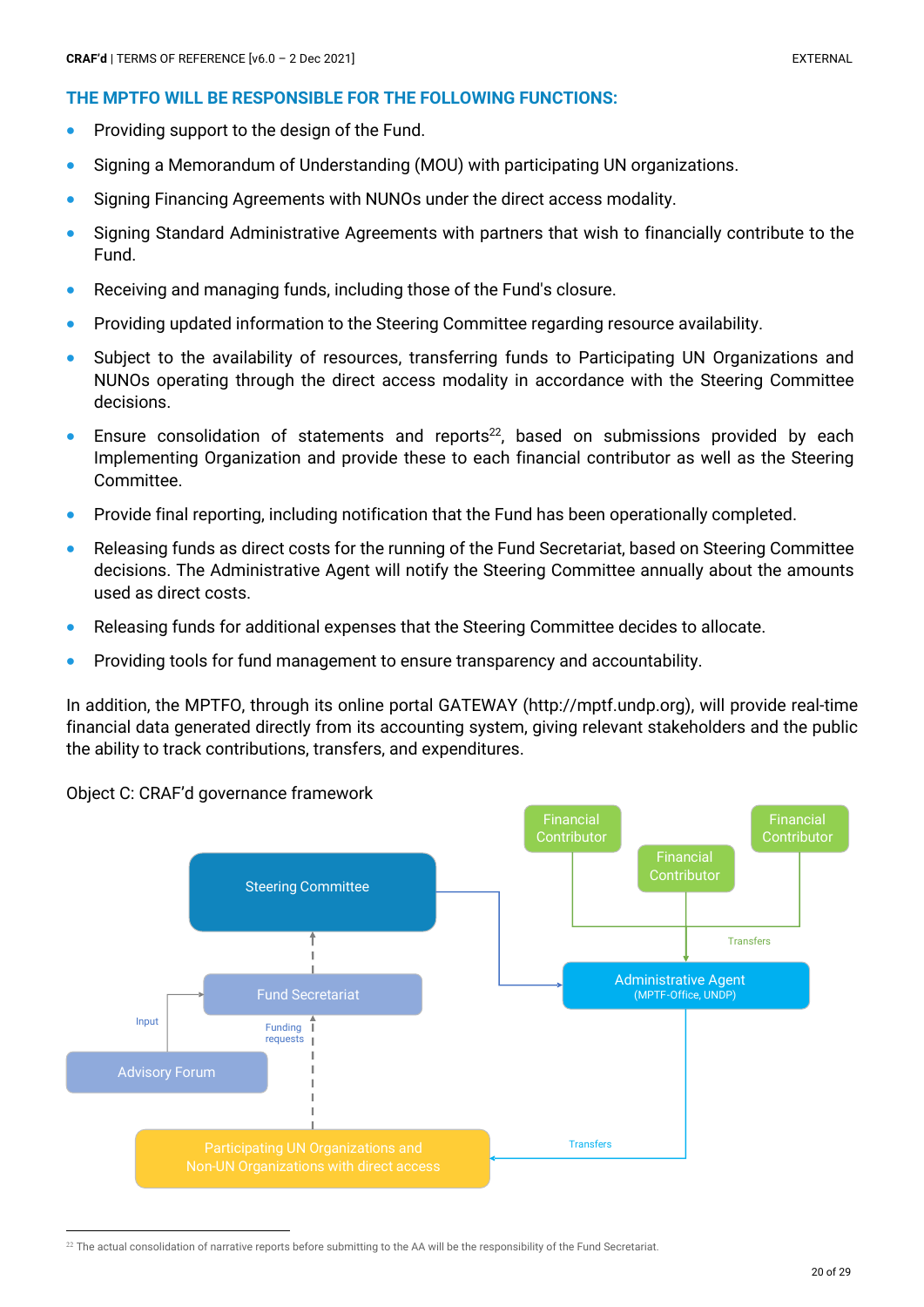## **K. Risk Management**

A Risk Management Strategy will be developed by the Fund Secretariat and reviewed regularly by the Steering Committee. Its purpose is providing guidance regarding the management of risks to support the achievement of the Fund's objectives. The strategy will articulate the shared understanding of risk tolerance and risk sharing between the partners, provide a holistic analysis of the risks related to the attainment of the Fund's objectives, and evaluate the possible trade-offs to achieve these.

In this context, while CRAF'd will fund data and analytics partners, it will not act as a data distributor. Such outputs are distributed by the partners who receive funding. Following that rationale, the associated risk and liabilities must be addressed in the individual risk mitigation strategy of each project.

The below risk matrix presents the principal risks identified at the initial start-up phase of the CRAF'd as well as a judgement on the level of risk and initial mitigation measures.

| <b>Risk</b><br><b>Category</b> | <b>Risk</b>                                                                                      | <b>Likelihood</b><br>(rare-unlikely-<br>possible-likely-<br>very likely) | <b>Impact</b><br>(insignificant-<br>minor-<br>moderate-<br>major-extreme) | <b>Level</b><br>(low-medium-<br>high-very high) | <b>Mitigation Strategies</b>                                                                                                                                                                                                      |
|--------------------------------|--------------------------------------------------------------------------------------------------|--------------------------------------------------------------------------|---------------------------------------------------------------------------|-------------------------------------------------|-----------------------------------------------------------------------------------------------------------------------------------------------------------------------------------------------------------------------------------|
| Strategic                      | Community / ecosystem<br>partnership building takes<br>more time than expected.                  | Unlikely                                                                 | Moderate                                                                  | Medium                                          | Development of an<br>outreach plan with<br>the support of senior<br>leadership.                                                                                                                                                   |
| Strategic                      | Initial project results fail to<br>demonstrate impact on the<br>ecosystem in a timely<br>manner. | Possible                                                                 | Moderate                                                                  | Medium                                          | Close monitoring of<br>indicator reporting<br>complemented by<br>bilateral follow-up if<br>needed.                                                                                                                                |
| Strategic                      | Fund fails to facilitate<br>turning insight into tangible<br>action                              | Possible                                                                 | Moderate                                                                  | Medium                                          | Prioritization of risk<br>data and analytics<br>products, incl. action<br>frameworks, that<br>directly link to and<br>are used for resource<br>allocation decisions<br>(e.g., by CERF and<br>other multilateral<br>pooled funds). |
| Organizational                 | Fund fails to scale up<br>beyond window A<br>activities.                                         | Rare                                                                     | Major                                                                     | Low                                             | Development of a<br>resource mobilization<br>strategy before the<br>end of 2022. Joint<br>fundraising with the<br>World Bank in<br>support of CRAF'd<br>and the Global Data<br>Facility.                                          |
| Organizational                 | Governance and<br>operations undermine<br>effective delivery.                                    | Unlikely                                                                 | Moderate                                                                  | Medium                                          | Ensure adequate<br>capacity in the Fund<br>Secretariat and the<br>use MPTF Office<br>automated system to<br>follow up on the<br>allocation and project<br>cycles.                                                                 |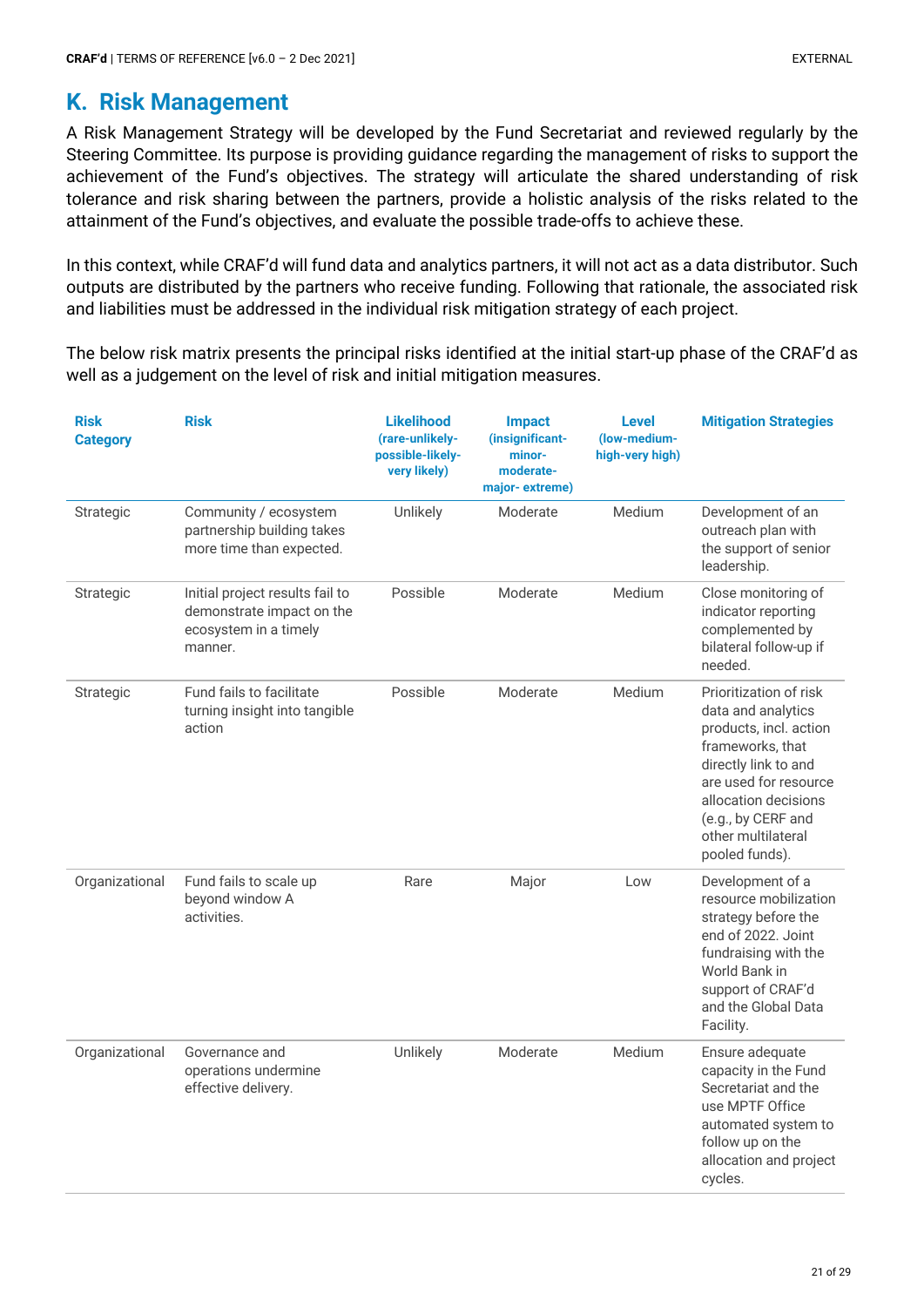| <b>Risk</b><br><b>Category</b> | <b>Risk</b>                                                                                                                                     | <b>Likelihood</b><br>(rare-unlikely-<br>possible-likely-<br>very likely) | <b>Impact</b><br>(insignificant-<br>minor-<br>moderate-<br>major-extreme) | <b>Level</b><br>(low-medium-<br>high-very high) | <b>Mitigation Strategies</b>                                                                                                                                                                                                                                                   |
|--------------------------------|-------------------------------------------------------------------------------------------------------------------------------------------------|--------------------------------------------------------------------------|---------------------------------------------------------------------------|-------------------------------------------------|--------------------------------------------------------------------------------------------------------------------------------------------------------------------------------------------------------------------------------------------------------------------------------|
| Organizational                 | Currency volatility<br>diminishes value of<br>financial contributions                                                                           | Possible                                                                 | Minor                                                                     | Medium                                          | Fund projects only<br>based on the<br>contributions already<br>received and<br>converted to USD.                                                                                                                                                                               |
| Regulatory                     | Many financial contributors<br>opt-out of direct access<br>modality for non-United<br>Nations organizations<br>(NUNOs).                         | Possible                                                                 | Minor                                                                     | Low                                             | Use transfer<br>modalities of<br>Participating UN<br>Organizations.                                                                                                                                                                                                            |
| Regulatory                     | <b>CRAF'd faces liability</b><br>issues related to funded<br>datasets (e.g., incorrect<br>data or analytics products,<br>unethical use of data) | Rare                                                                     | Moderate                                                                  | Low                                             | Liability lies with the<br>funded entities and<br>data providers, as<br>CRAF'd neither<br>generates data, nor<br>acts in the capacity<br>of a data distributor.<br>Furthermore, all<br>projects must include<br>a risk mitigation<br>strategy and a data<br>impact assessment. |
| Social and<br>environmental    | Technologies used by<br>implementing<br>organizations have<br>negative societal or<br>environmental effects.                                    | Rare                                                                     | Moderate                                                                  | Low                                             | Monitor potential<br>controversies of data<br>providers and other<br>stake holders.                                                                                                                                                                                            |

#### **PROJECT-SPECIFIC RISK MANAGEMENT**

Specific risk mitigation strategies will be developed by applicants for each project that is funded, as part of the submission of the proposal. Risks will be considered and provisions for the identification, monitoring, tolerances, and risk responses will be elaborated. While risks will be outlined specific to each project, as a criterion for consideration, each proposal is to explicitly address how the offering will materially improve the multilateral response to preventing crises in fragile and complex risk settings. Furthermore, projects must address risk mitigation strategies related to ethical data use and data privacy.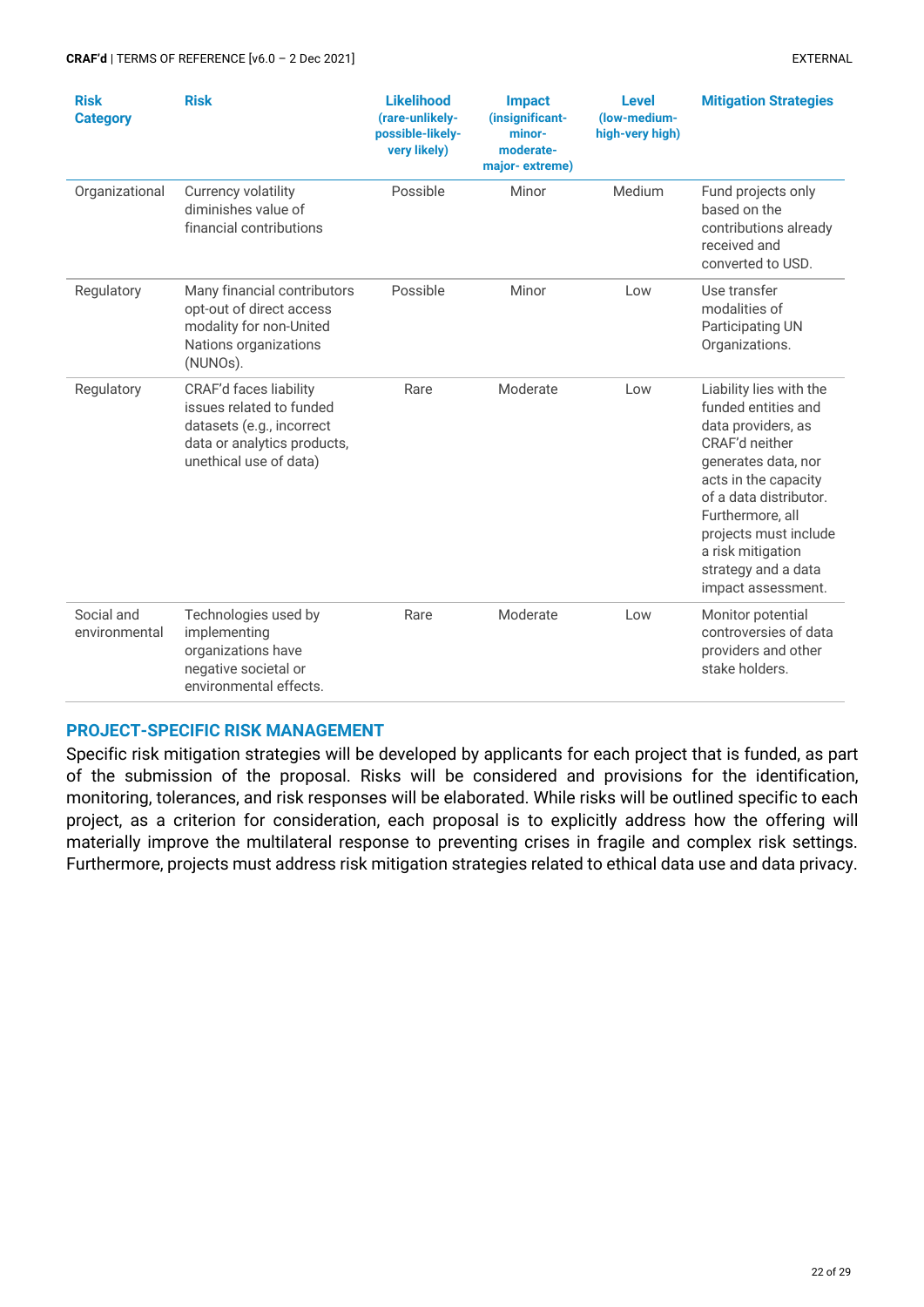# **L. Monitoring, Reporting, and Evaluation**

Within 6 months of its full formation, the Fund Secretariat will develop monitoring, reporting, and evaluation procedures. Each funded project will include a mid-term monitoring initiative to determine if the current arrangement is effective / impactful, and a final monitoring or evaluation initiative to assess whether contributions have had their intended effect, to determine whether results are being or have been achieved, and whether contributions have been used for their intended purposes. The implementing organizations will be consulted on the scope and on the conduct of such monitoring initiatives. All implementing organizations are subject to monitoring and evaluation by the Fund.

The Fund Secretariat has the discretion to determine if monitoring will be performed externally or internally. It is understood by the implementing organizations that such monitoring initiatives will not constitute a financial, compliance, or other audit, including of any projects or activities funded under the MOU.

## **REPORTING**

The responsibilities related to reporting are gathered and detailed in the Memorandum of Understanding (section IV) and Standard Administrative Agreements (SAA). All implementing organizations will deliver annual and final reports on activities and expenditures according to a common format designed for the Fund.

#### **NARRATIVE RESULTS REPORTING**

The implementing organizations will present the following results reports to the Secretariat for consolidation and further transmission to the Administrative Agent:

- 1. Annual narrative reports to be provided no more than three months (March 31st) after the end of the calendar year;
- 2. Final narrative reports after the completion of activities contained in the program-related approved document, including the final year of such activities, to be submitted no later than four months (April 30th) after the end of the calendar year in which the operational closure of the activities in the approved programmatic document occurs.

The Fund Secretariat receives and reviews project-level reports and on the basis of these, publishes an annual overview report providing information on broad patterns and anonymized insights. It also reports on the results of Fund-financed projects, anonymized (if necessary) to protect individual and national confidentiality.

Annual and final reports will exhibit results based on evidence. Annual and final narrative reports will compare actual results against estimated results in terms of outputs and outcomes and they will explain the reasons of higher or lower performance. The final narrative report will also include an analysis of how the outputs and outcomes have contributed to the Fund's global impact.

#### **FINANCIAL REPORT**

Participating UN Organizations will present the following financial statements and reports to the Administrative Agent:

- 3. Annual financial statements and reports by December 31st, regarding resources released by the Fund; these shall be provided no later than four months (April 30th) after the end of the calendar year;
- 4. Final certified financial statements and financial reports after completion of activities contained in the program-related approved document, including the final year of such activities, to be submitted no later than six months (June 30th) in the following year after the financial closure of the Fund.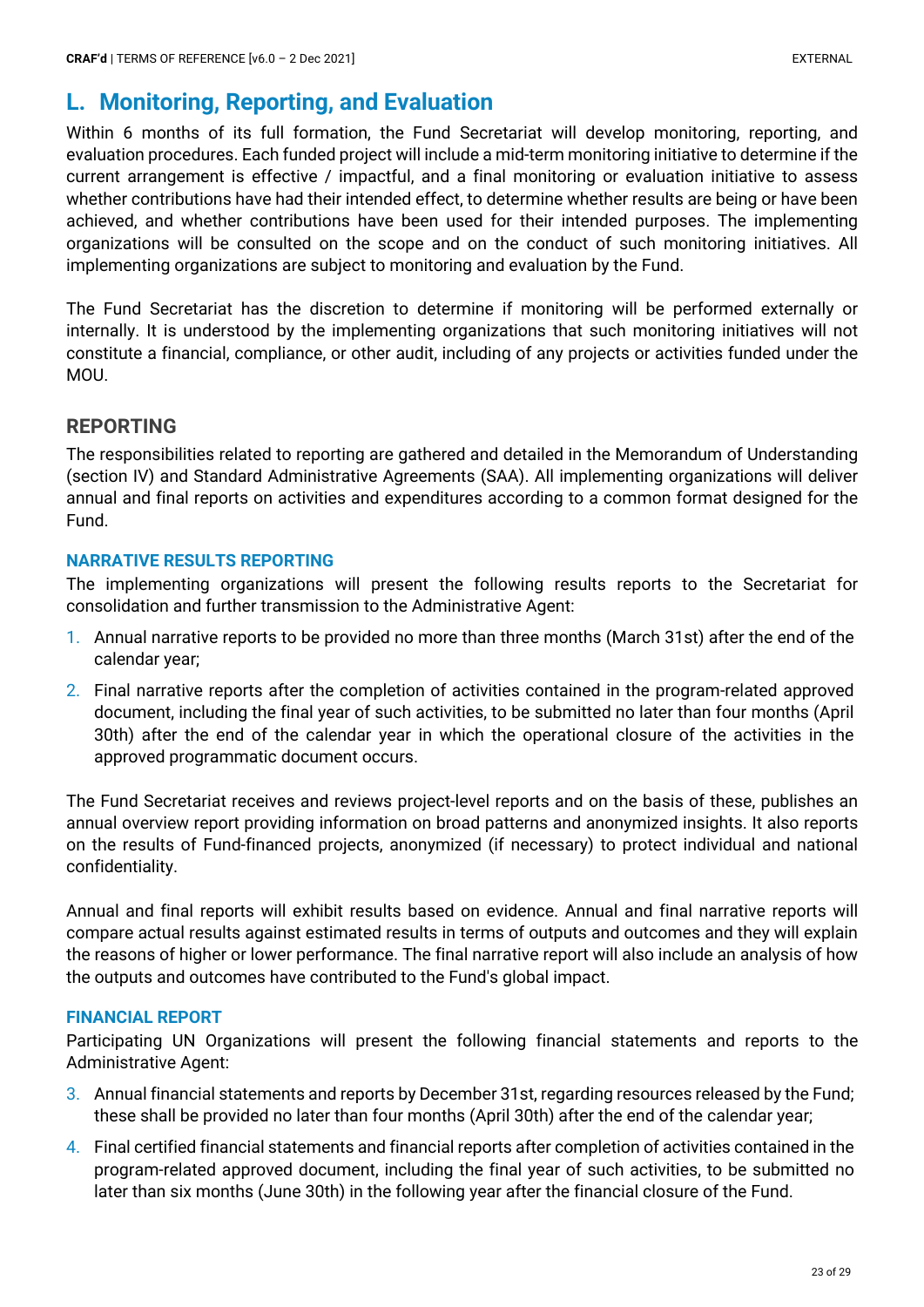NUNOs will submit financial reports in line with the Managing Agent requirements or, under the direct access modality, in line with the requirements of the Administrative Agent.

Based on these reports, the Administrative Agent will prepare consolidated narrative and financial reports which will be submitted to each of the Fund's financially contributing partners and to the Steering Committee as per the schedule established in the Standard Administrative Agreement.

## **EVALUATION**

The Fund's mandate to provide innovative solutions requires a comprehensive evaluation of its efforts. To this end, the Fund will make publicly available an evaluation, including self-assessment, and make publicly available a lessons-learned report after 2.5 years of activity. In addition, the Fund will make publicly available an evaluation of fund activity 6 months before the end of its initial 5-year mandate. Evaluation will follow the UN Evaluation Group norms and standards and will be carried out in line with the System Wide Evaluation Policy.

## **CHANGES TO TERMS OF REFERENCE**

The Steering Committee can decide whether there is a need to review the Terms of Reference of the Fund. Changes to this Terms of Reference can be made by the Steering Committee members through the decision-making process outlined above.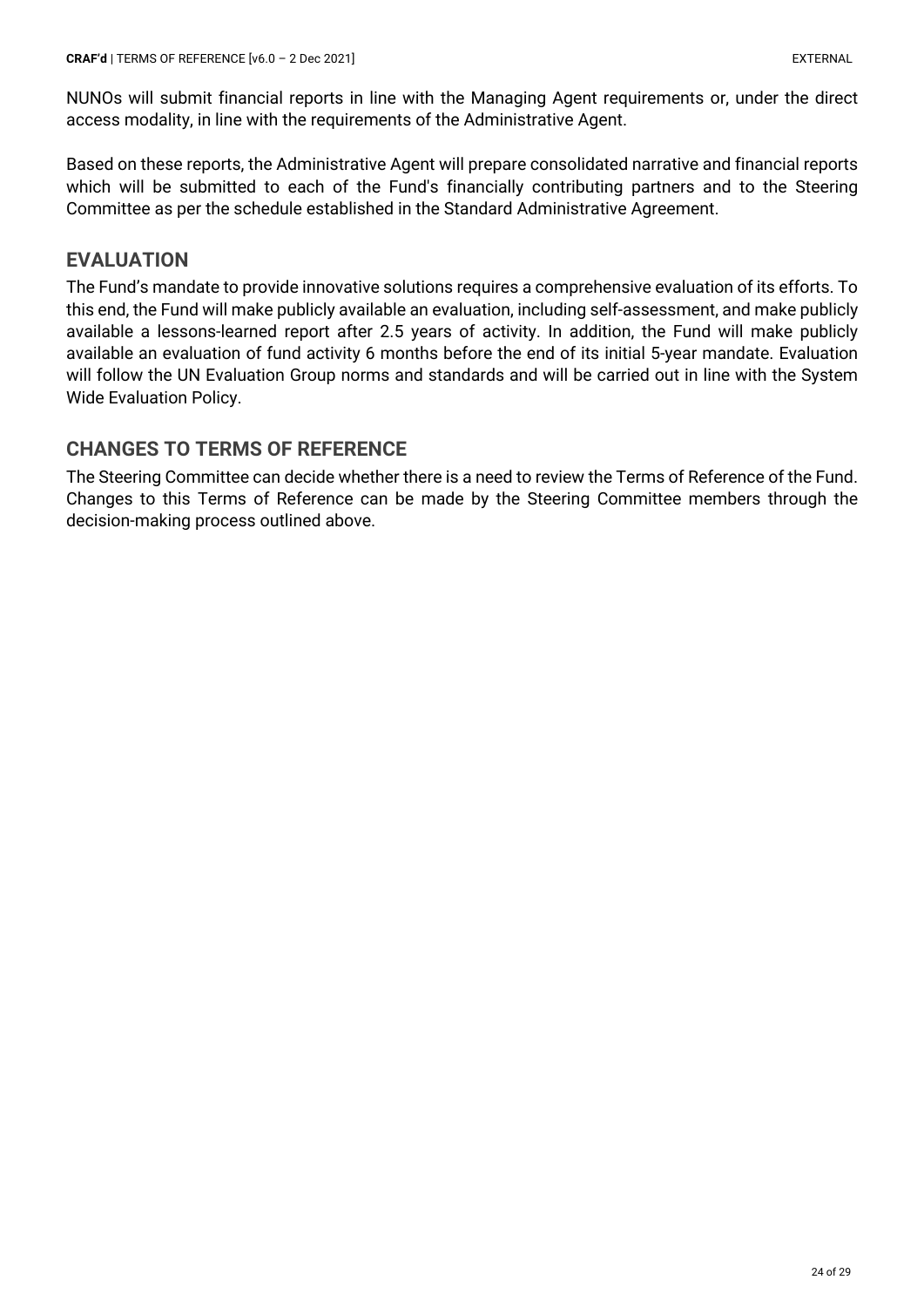# **M. Accountability and Transparency**

These clauses are detailed in the legal instruments (MOU, SAA, NUNO financing agreement) that will govern the Fund.

## **ACCOUNTABILITY**

The participating UN agencies and NUNOs will implement projects in accordance with their own financial regulations, rules, and policies. The Administrative Agent and the UN Participating Organizations (and NUNOs using the direct access modality) will be audited according to their own financial rules and regulations, in line with the audit framework for multi-donor funds, as agreed by the Audit Internal Services of the UN implementing bodies and endorsed by UNSDG in September 2007.

## **TRANSPARENCY**

The Administrative Agent's website Gateway (http://mptf.undp.org) is a web-based service portal that provides real-time financial data issued directly from the UNDP accounting system. Once established, the Fund will have a separate page in the Gateway portal which will allow partners and the public to follow up on the Fund contributions, transfers and expenses, and access key documents and reports.

The Fund Secretariat and Administrative Agent will ensure that the Fund's operations are posted on the Gateway portal. Information shared with the media regarding beneficiaries of funding, official press releases, reports and publications will acknowledge the role of the Fund. In addition to Gateway, the Fund will maintain an online database with details of previously accepted or rejected project proposals. This is to help implementing organizations better understand the criteria for project selection and to increase real and perceived transparency of funding allocations.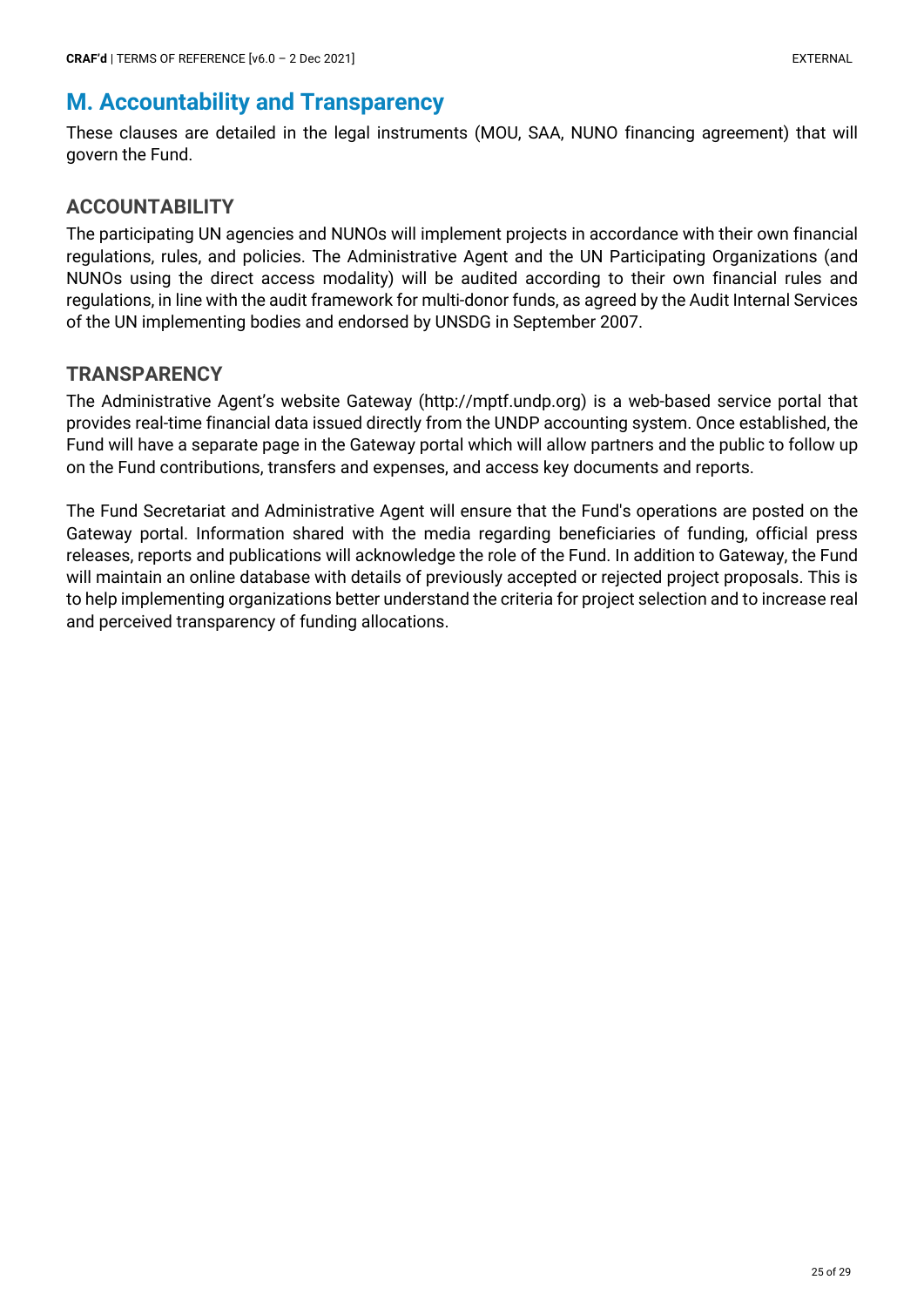# **N. Amendments, Duration, and Termination**

The Fund will be established for an initial duration of five years, with the intention of extending the Fund until at least 2030. The Steering Committee will have the authority to modify the Fund's duration or to close the Fund in agreement with the Administrative Agent.

Unless the Steering Committee members decide otherwise, after the Fund's closure, the contractual liabilities undertaken by the Fund under these terms of reference or any complementary agreements, including agreements signed with third parties before receiving the corresponding notice of closure, will not be affected by this closure.

The Steering Committee members and the contributors will strive to amicably solve any dispute related to the operations of this Fund, as defined in their respective legal agreements. If a dispute cannot be amicably resolved, Executive Heads of Organizations will resolve the matter through consultations.

The Steering Committee will be able to modify any of the provisions of these terms of reference in writing or establish complementary agreements.

# **O. Operations Manual**

Within six months of the successful recruitment of a Fund Manager / Secretariat Team Lead, the Administrative Agent and the Fund Secretariat will draft an Operations Manual. It will contain guidelines and procedures defined by the Fund Secretariat to facilitate and streamline fund management and interaction with partners.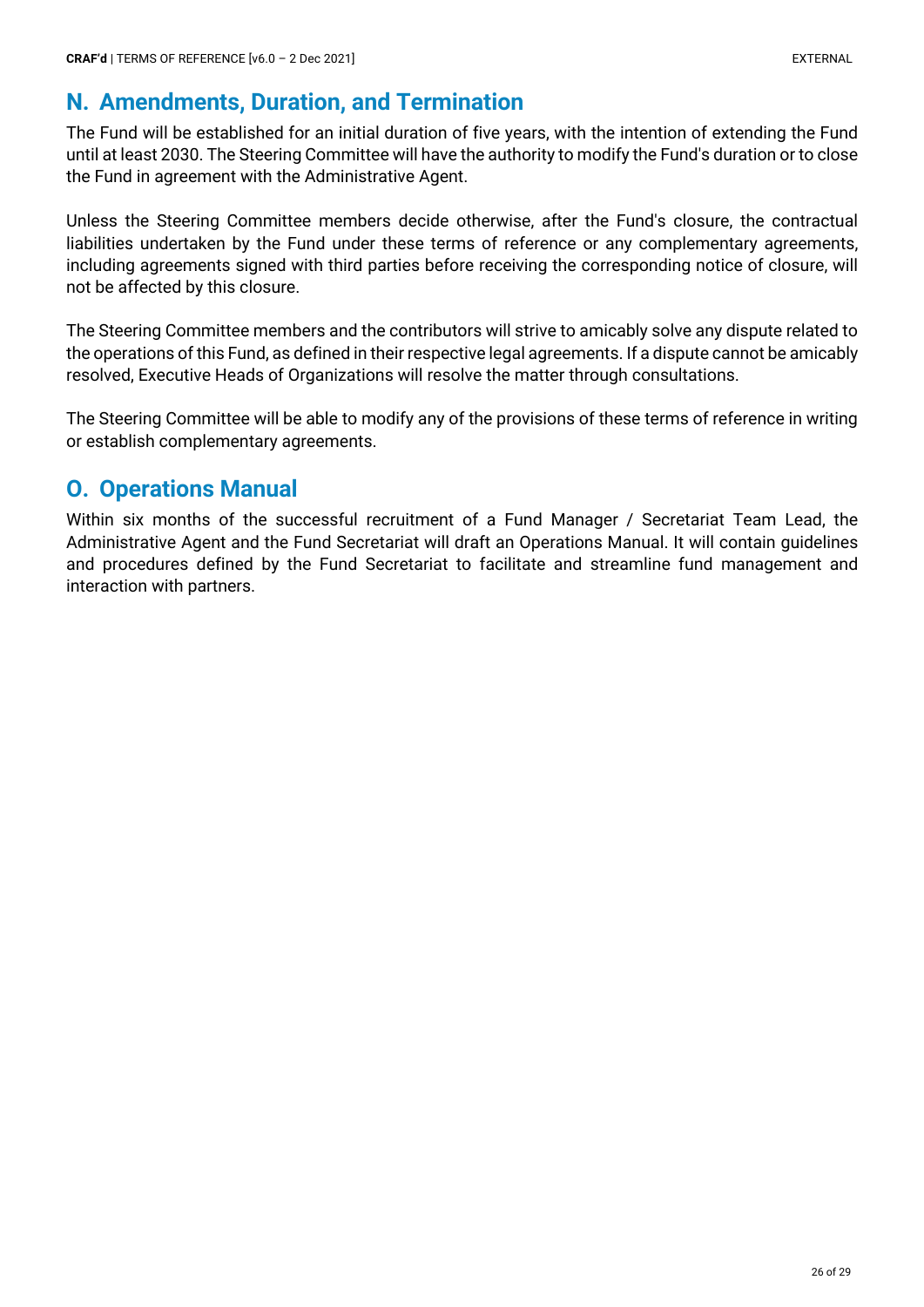## **P. Annex**

## **OVERVIEW OF FUND FLOWS (BY EARMARKING TYPE) FROM CONTRIBUTORS TO RECIPIENTS**

The schematic chart below illustrates that CRAF'd will enable contributing partners to provide unearmarked or (where necessary due to partner constraints) earmarked funding to humanitarian-, development-, or peace- and stability-focused purposes.

The Secretariat Team, in collaboration with the Administrative Agent, will map outflows of any earmarked funds to activities marked as eligible in Window A and B to enable adequate reporting.

The Secretariat Team, in collaboration with the Administrative Agent, will also support the Steering Committee in calibrating its allocation decisions in line with [CRAF'd] funding priorities and constraints.



While we **strongly encouraged to provide unearmarked funding**, contributions to CRAF'd are eligible for ODA reporting should that be required. Below is a selection of relevant OECD DAC purpose codes that can be used for allocations from humanitarian, peace and security, or development budgets.

- **Humanitarian, Purpose Code 74020, Multi-hazard response preparedness** ("includes risk analysis and assessment, mitigation, preparedness, such as […] training and capacity building aimed to increase the speed and effectiveness of lifesaving assistance delivered in the occurrence of crisis…").
- **Humanitarian, Purpose Code 72050, Relief co-ordination and support services** ("includes activities to build an evidence base for humanitarian financing and operations, sharing this information and developing standards and guidelines for more effective response; funding for identifying innovative and scalable solutions…").
- **Peace and security, Purpose Code 15220, Civilian peace-building, conflict prevention and resolution** ("includes support for civilian activities related to peace building, conflict prevention and resolution, including capacity building, monitoring, dialogue and information exchanges…").
- **Development, Purpose Code 43060, Disaster Risk Reduction** ("includes risk assessments, […] preparedness measures (e.g. early warning systems) normative prevention measures; also includes building local and national capacities and supporting the establishment of efficient and sustainable national structures…").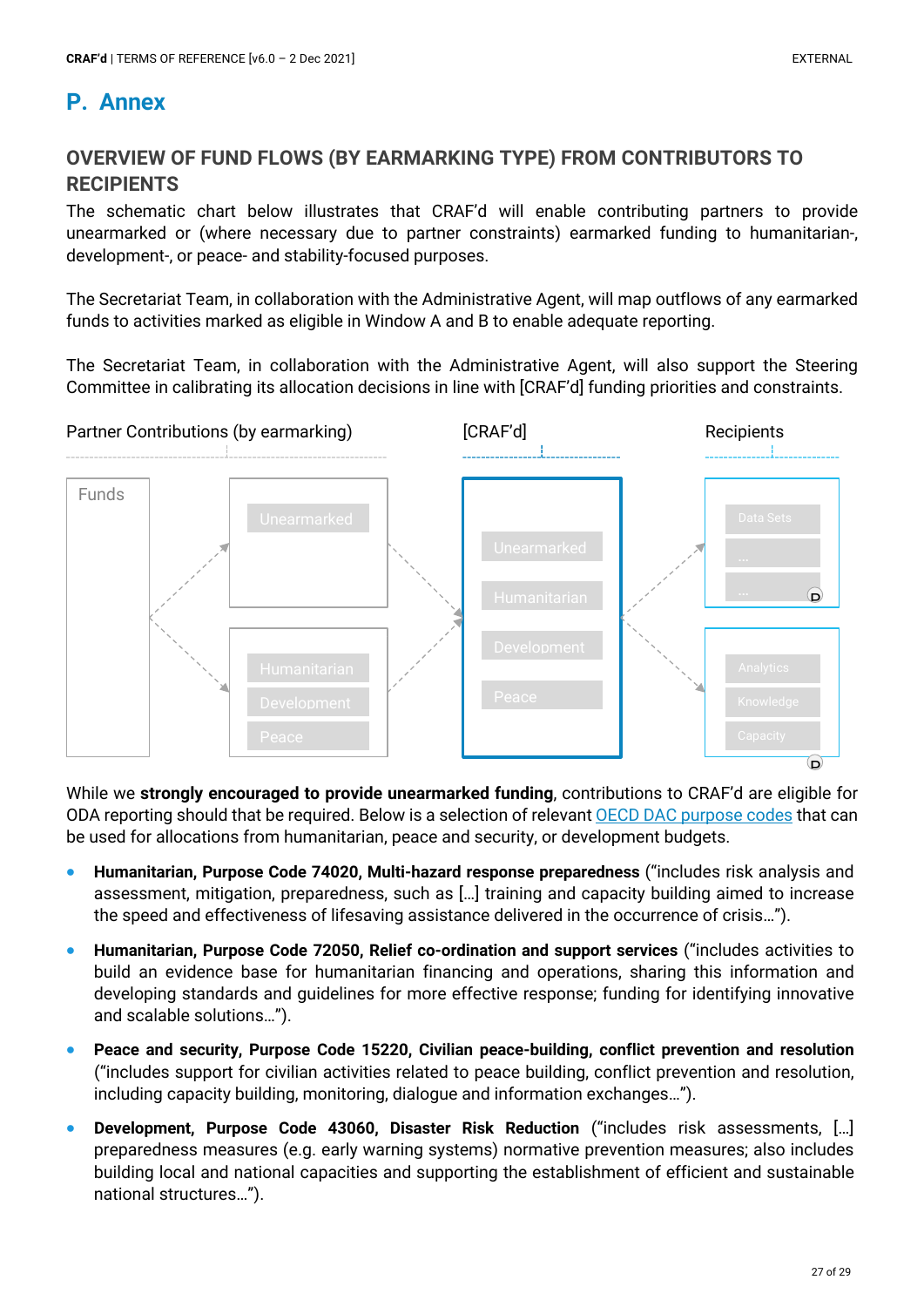• **Development, Purpose Code 15196, Government and civil society statistics and data** ("includes collection, production, management and dissemination of statistics and data, including […] civil society surveys…").